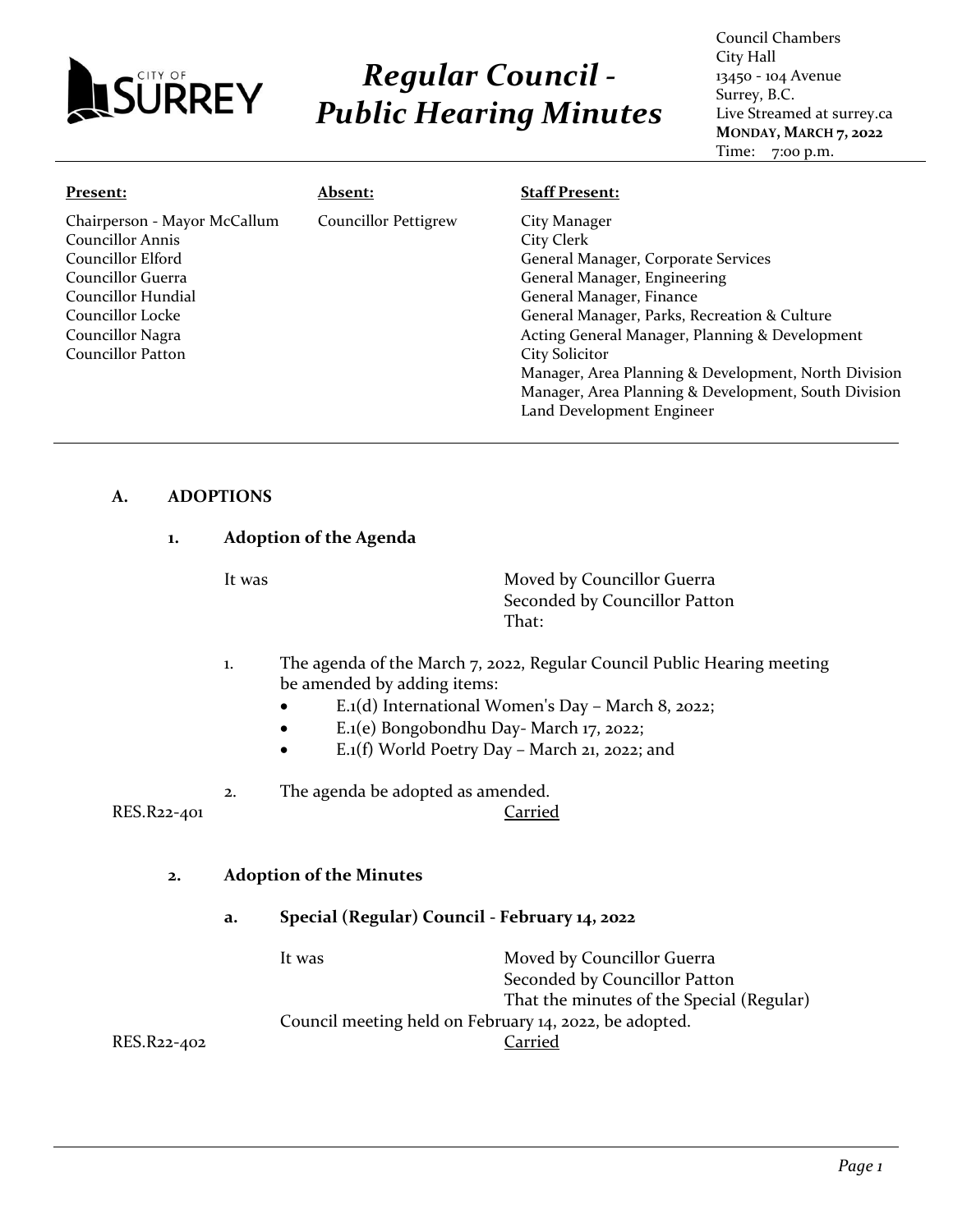|             | b.          | Regular Council - Land Use - February 14, 2022                    |                                                                                                                     |
|-------------|-------------|-------------------------------------------------------------------|---------------------------------------------------------------------------------------------------------------------|
| RES.R22-403 |             | It was<br>Land Use meeting held on February 14, 2022, be adopted. | Moved by Councillor Guerra<br>Seconded by Councillor Patton<br>That the minutes of the Regular Council -<br>Carried |
|             | c.          | Regular Council - Public Hearing - February 14, 2022              |                                                                                                                     |
|             |             | It was                                                            | Moved by Councillor Guerra<br>Seconded by Councillor Patton<br>That the minutes of the Regular Council -            |
| RES.R22-404 |             |                                                                   | Public Hearing meeting held on February 14, 2022, be adopted.<br>Carried                                            |
| <b>B.</b>   |             | PUBLIC HEARINGS TO BE RESCHEDULED                                 |                                                                                                                     |
| 1.          |             | Application No. 7920-0287-00<br>Address: 10578 - 127A Street      | "Surrey Zoning Bylaw, 1993, No. 12000, Amendment Bylaw, 2022, No. 20578"                                            |
|             | It was then |                                                                   | Moved by Councillor Guerra<br>Seconded by Councillor Patton<br>That the Public Hearing on "Surrey Zoning            |
| RES.R22-405 |             | on Monday, March 28, 2022, at 7:00 p.m.                           | Bylaw, 1993, No. 12000, Amendment Bylaw, 2022, No. 20578" be held at City Hall<br><b>Carried</b>                    |

### **B. DELEGATIONS - PUBLIC HEARING**

**1. "Surrey Zoning Bylaw, 1993, No. 12000, Amendment Bylaw, 2022, No. 20579" Application No. 7921-0278-00**

| <b>CIVIC ADDRESS:</b> | $16721 - 25A$ Avenue                                                                                                                                                                             |
|-----------------------|--------------------------------------------------------------------------------------------------------------------------------------------------------------------------------------------------|
| <b>APPLICANT:</b>     | Owner: Landstar Homes Ltd.<br>Agent: WSP Canada Inc. (Dexter Hirabe)                                                                                                                             |
| PURPOSE:              | The applicant is requesting to rezone the site from One-Acre<br>Residential Zone to Single Family Residential (10) Zone in order<br>to subdivide the property into two single-family small lots. |

The Notice of the Public Hearing was read by the City Clerk.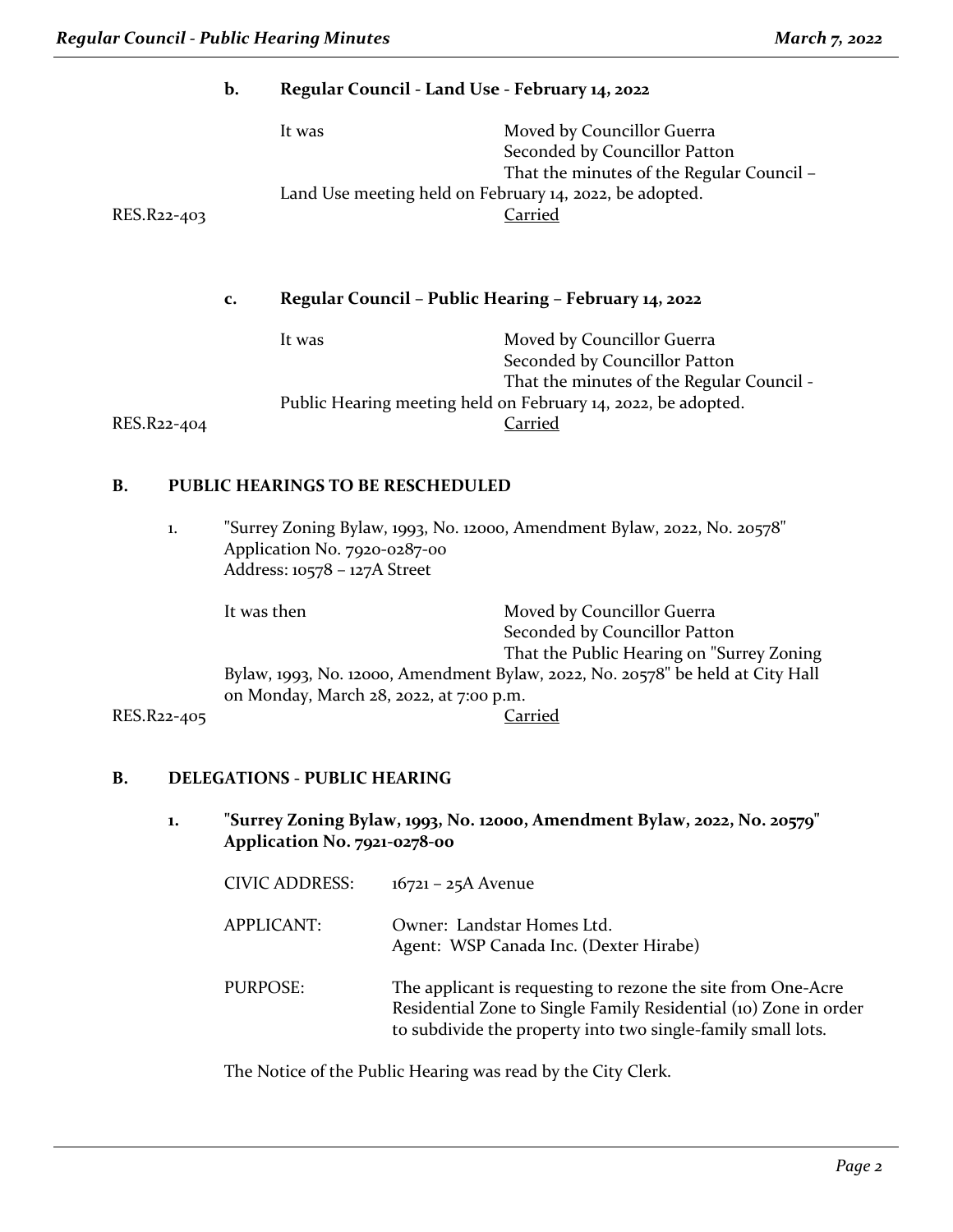M. Smith, Surrey: The delegation read a letter on behalf of R. Landale in opposition to the proposal citing removal of trees from the subject site, density and green space.

D. Jack, Surrey Environmental Partners: The delegation spoke to proximity to local parks and green space and removal of trees from the subject site.

Written submissions were received as follows:

- Email dated March 2, 2022, R. Landale expressing opposition for the proposal citing trees, density, and green space.
- **2. "Surrey Zoning Bylaw, 1993, No. 12000, Amendment Bylaw, 2022, No. 20580" Application No. 7921-0123-00**

| <b>CIVIC ADDRESS:</b> | $6880 - 184$ Street                                                                                                                                                                                 |
|-----------------------|-----------------------------------------------------------------------------------------------------------------------------------------------------------------------------------------------------|
| APPLICANT:            | Owners: S. Kaila, S. Kaila<br>Agent: Mainland Engineering Design Corporation (Rajeev Mangla)                                                                                                        |
| PURPOSE:              | The applicant is requesting to rezone the site from Single Family<br>Residential Zone to Semi-Detached Residential Zone in order to<br>subdivide the site into four semi-detached residential lots. |

The Notice of the Public Hearing was read by the City Clerk.

M. Smith, Surrey: The delegation read a letter on behalf of R. Landale in opposition to the proposal citing removal of trees from the subject site, density, and character of neighborhood.

D. Jack, Surrey Environmental Partners: The delegation spoke to the removal of trees from the subject site and green space.

Written submissions were received as follows:

- Email dated March 2, 2022, R. Landale expressing opposition for the proposal citing trees, density, and character of neighborhood.
- Submission dated March 6, 2022, C. Herrod expressing opposition for the proposal citing parking.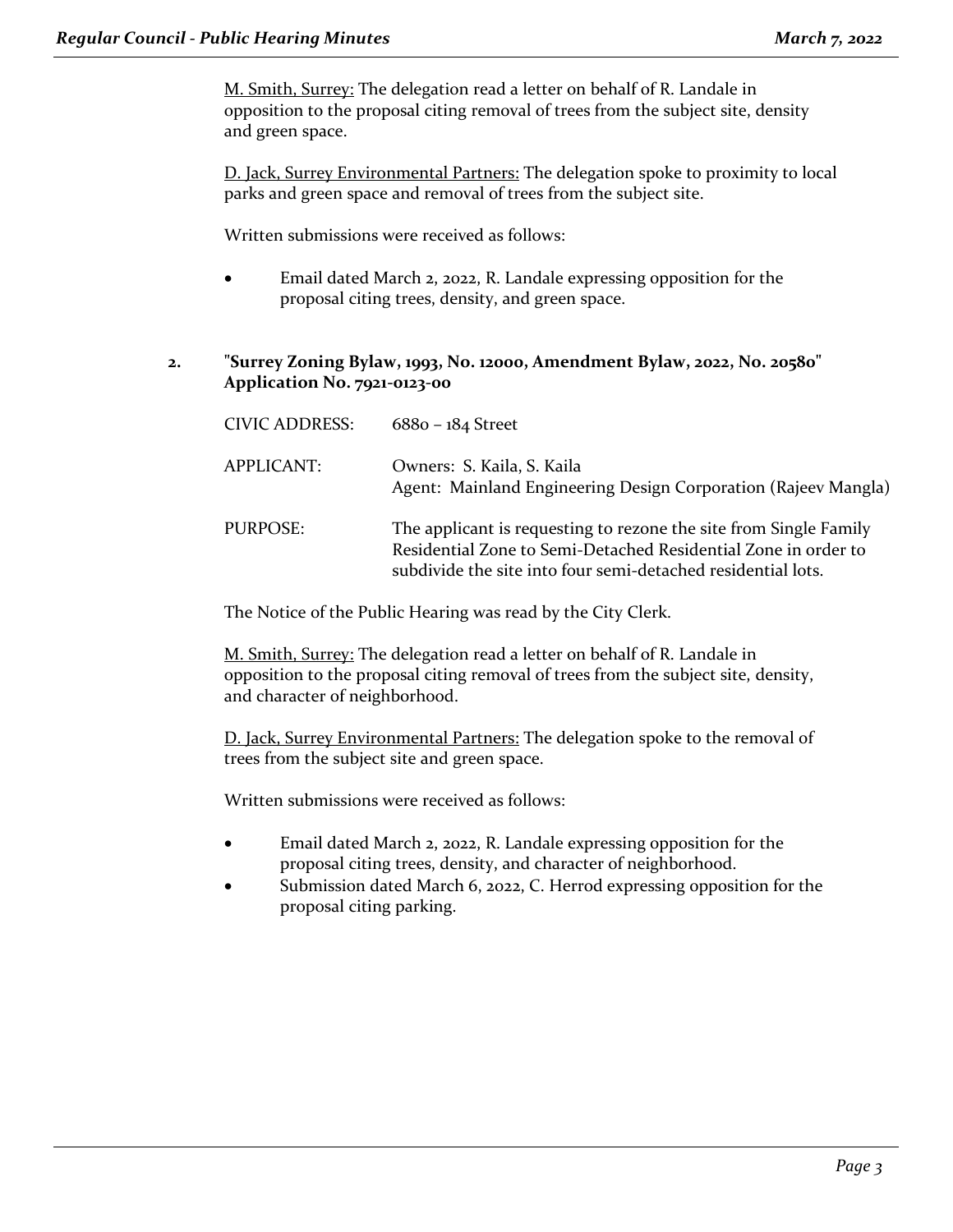| 3. |                       | "Surrey Zoning Bylaw, 1993, No. 12000, Amendment Bylaw, 2022, No. 20577"<br>Application No. 7921-0212-00                                                                                                                                                                                                                                                                                                                                                                                                                                                                                                                                                                                                                                                                                                                                                                                                                                                                                                                                                                                                  |  |  |
|----|-----------------------|-----------------------------------------------------------------------------------------------------------------------------------------------------------------------------------------------------------------------------------------------------------------------------------------------------------------------------------------------------------------------------------------------------------------------------------------------------------------------------------------------------------------------------------------------------------------------------------------------------------------------------------------------------------------------------------------------------------------------------------------------------------------------------------------------------------------------------------------------------------------------------------------------------------------------------------------------------------------------------------------------------------------------------------------------------------------------------------------------------------|--|--|
|    | <b>CIVIC ADDRESS:</b> | $16658 - 103$ Avenue                                                                                                                                                                                                                                                                                                                                                                                                                                                                                                                                                                                                                                                                                                                                                                                                                                                                                                                                                                                                                                                                                      |  |  |
|    | <b>APPLICANT:</b>     | Owner: J. Kafer<br>Agent: Gursimer Design & Management Inc. (Nirvair Singh)                                                                                                                                                                                                                                                                                                                                                                                                                                                                                                                                                                                                                                                                                                                                                                                                                                                                                                                                                                                                                               |  |  |
|    | <b>PURPOSE:</b>       | The applicant is requesting to rezone a portion of the site<br>from One-Acre Residential Zone to Single Family<br>Residential (13) Zone and another portion of the site to<br>Single Family Residential Zone in order to subdivide the site<br>into six single-family residential lots with one lot having<br>future subdivision potential.                                                                                                                                                                                                                                                                                                                                                                                                                                                                                                                                                                                                                                                                                                                                                               |  |  |
|    |                       | In addition, the proposal includes a Development Variance<br>Permit to reduce the minimum lot width from 13.4 metres to<br>13.0 metres for proposed Lot 2; to reduce the minimum lot<br>depth from 24.0 metres to 23.8 metres for proposed Lot 2 and<br>3; to reduce the minimum lot width requirement to<br>accommodate a double side-by-side garage or carport from<br>13.4 metres to 13.0 metres for proposed Lot 2; to reduce the<br>minimum front yard setback from 6.0 metres to 2.4 metres to<br>the principal building face for proposed Lot 5; to reduce the<br>minimum rear yard setback of the principal building from a<br>natural gas transmission right-of-way from 7.5 metres to<br>0.0 metres for proposed Lot 5; to reduce the minimum lot<br>width from 15 metres to 13.4 metres for proposed Lot 6; to<br>reduce the minimum east and west side yard setback from<br>1.8 metres to 1.2 metres to the principal building face for<br>proposed Lot 6; and to reduce the minimum rear yard setback<br>from 7.5 metres to 3.0 metres to the principal building face for<br>proposed Lot 6. |  |  |

The Notice of the Public Hearing was read by the City Clerk.

M. Smith, Surrey: The delegation read a letter on behalf of R. Landale in opposition to the proposal citing removal of trees from the subject site, pipeline, and safety.

D. Jack, Surrey Environmental Partners: The delegation spoke to the removal of trees from the subject site, proximity to local parks and green space and a proposed variance fee.

N. Singh, Agent on behalf the Applicant: The Agent advised that there will be no homes constructed on the pipeline right-of-way.

Written submissions were received as follows:

• Email dated March 2, 2022, R. Landale expressing opposition for the proposal citing trees, pipeline, and safety.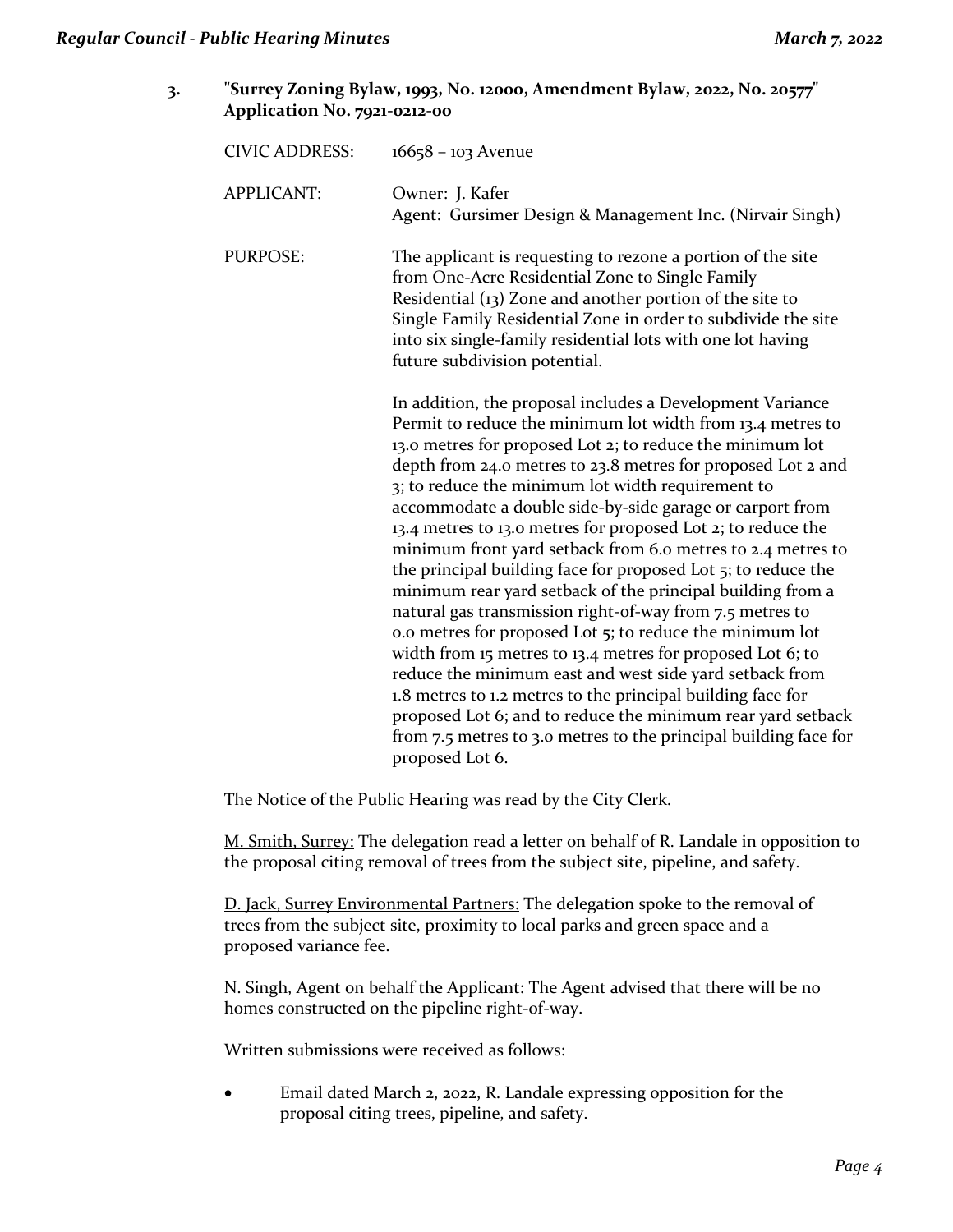**4. "Surrey Zoning Bylaw, 1993, No. 12000, Amendment Bylaw, 2022, No. 20581" Application No. 7921-0326-00**

| <b>CIVIC ADDRESS:</b> | $7844 - 126A$ Street                                                                                                                                                                                           |
|-----------------------|----------------------------------------------------------------------------------------------------------------------------------------------------------------------------------------------------------------|
| <b>APPLICANT:</b>     | Owner: G. Bal, S. Bal<br>Agent: G. Bal                                                                                                                                                                         |
| PURPOSE:              | The applicant is requesting to rezone the site from Single<br>Family Residential Gross Density Zone to Single Family<br>Residential Zone in order to permit the development of a<br>new single-family dwelling |

The Notice of the Public Hearing was read by the City Clerk.

M. Smith, Surrey: The delegation read a letter on behalf of R. Landale in opposition to the proposal citing lack of detail.

D. Jack, Surrey Environmental Partners: The delegation spoke to the removal of trees from the subject site, Land Use Contract, green space and proximity to a local park or green space.

Written submissions were received as follows:

- Email dated March 2, 2022, R. Landale expressing concerns for the proposal citing lack of detail.
- **5. "Surrey Zoning Bylaw, 1993, No. 12000, Amendment Bylaw, 2022, No. 20582" Application No. 7920-0125-00**

| <b>CIVIC ADDRESS:</b> | $8727$ and $8729 - 162$ Street                                                                                                                                                                                                                                                                          |
|-----------------------|---------------------------------------------------------------------------------------------------------------------------------------------------------------------------------------------------------------------------------------------------------------------------------------------------------|
| <b>APPLICANT:</b>     | Owner: Khalis Properties Ltd., City of Surrey<br>Agent: Flat Architecture Inc. (Rajinder Warraich)                                                                                                                                                                                                      |
| <b>PURPOSE:</b>       | The applicant is requesting to rezone property located at<br>8727 - 162 Street of the subject site from One-Acre<br>Residential Zone to Multiple Residential 30 Zone in order to<br>permit the development of 6 townhouse units.                                                                        |
|                       | In addition, the proposal includes a Development Variance<br>Permit to reduce the minimum side (north) yard setback<br>from 6.0 metres to 5.8 metres to the principal building face<br>and reduce the minimum rear (west) yard setback from<br>6.0 metres to 2.8 metres to the principal building face. |

The Notice of the Public Hearing was read by the City Clerk.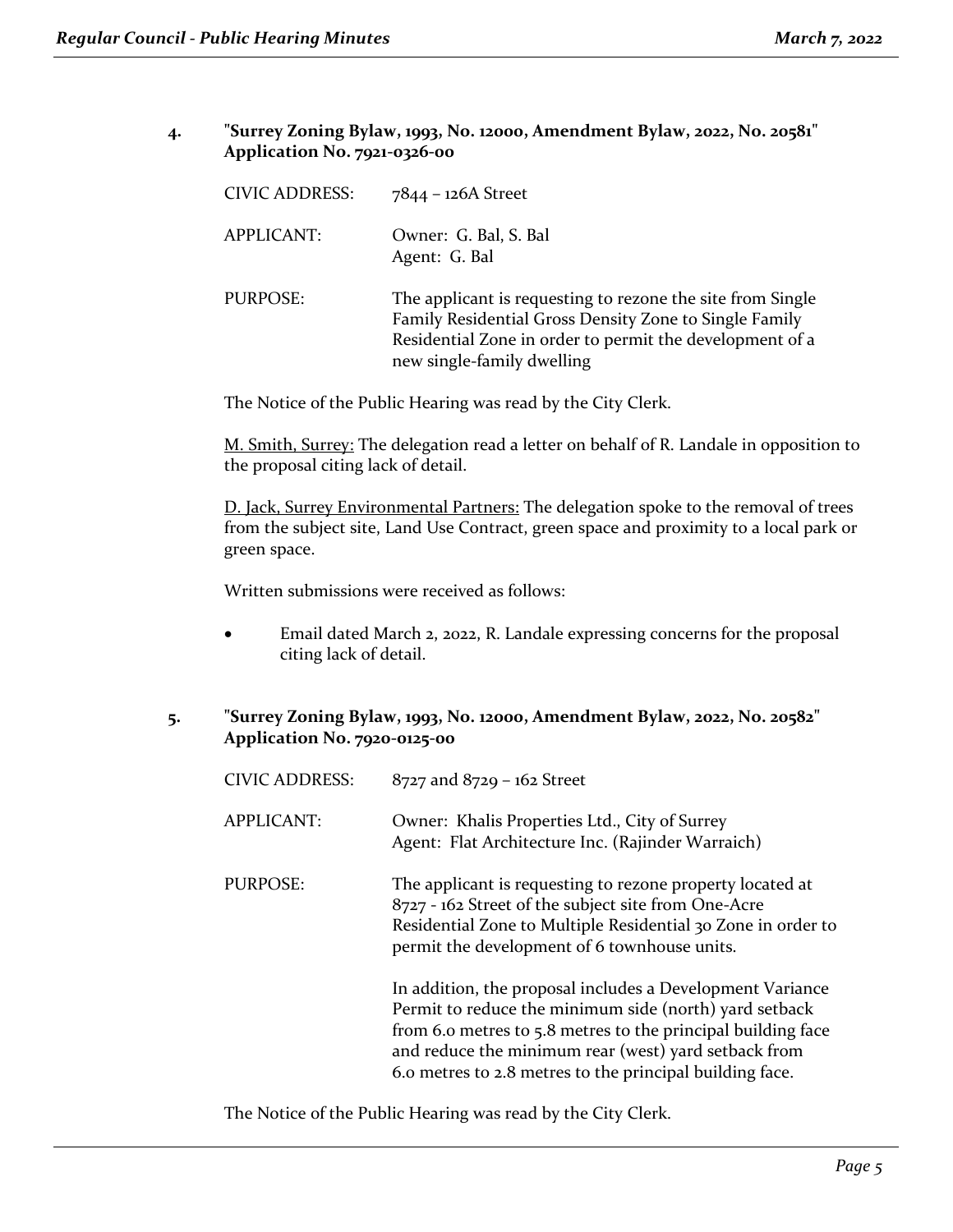M. Smith, Surrey: The delegation read a letter on behalf of R. Landale in opposition to the proposal citing the removal of trees from the subject site.

D. Jack, Surrey Environmental Partners: The delegation spoke to proximity to a local park or green space, removal of trees from the subject site and outdoor amenity space.

Written submissions were received as follows:

• Email dated March 2, 2022, R. Landale expressing opposition for the proposal citing trees.

### **6. "Surrey Official Community Plan Bylaw, 2013, No. 18020, Text Amendment Bylaw, 2022, No. 20554" Corporate Report No. 2022-R025**

PURPOSE: A bylaw to redesignate properties in the Semiahmoo Town Centre Plan to define future land uses that the City will consider over time to guide future growth. In addition, Figures 4, 15, 42 and 63 are updated to identify the boundaries of the Semiahmoo Town Centre as described in Corporate Report 2022-R025.

## **"Surrey Zoning Bylaw, 1993, No. 12000, Text Amendment Bylaw, 2022, No. 20555" Corporate Report No. 2022-R025**

PURPOSE: A bylaw to amend Schedule D to update the Semiahmoo Town Centre area map, and to insert a new plan area in Schedule G of the Zoning Bylaw to reflect the community amenity contributions payable in the Semiahmoo Town Centre Plan area, based upon the density bonus concept as described in Corporate Report 2022-R025.

The Notice of the Public Hearing was read by the City Clerk.

M. Trotman, South Surrey Business Owner: The delegation spoke in opposition to the proposal citing road bisection through his business site creating undue hardship and poor planning requirements.

Written submissions were received as follows:

- Email dated February 14, 2022, Semiahmoo Residents Association expressing opposition for the proposal.
- Email dated February 14, 2022, Semiahmoo Residents Association expressing opposition for the proposal.
- Email dated March 7, 2022, Semiahmoo Residents Association expressing opposition for the proposal.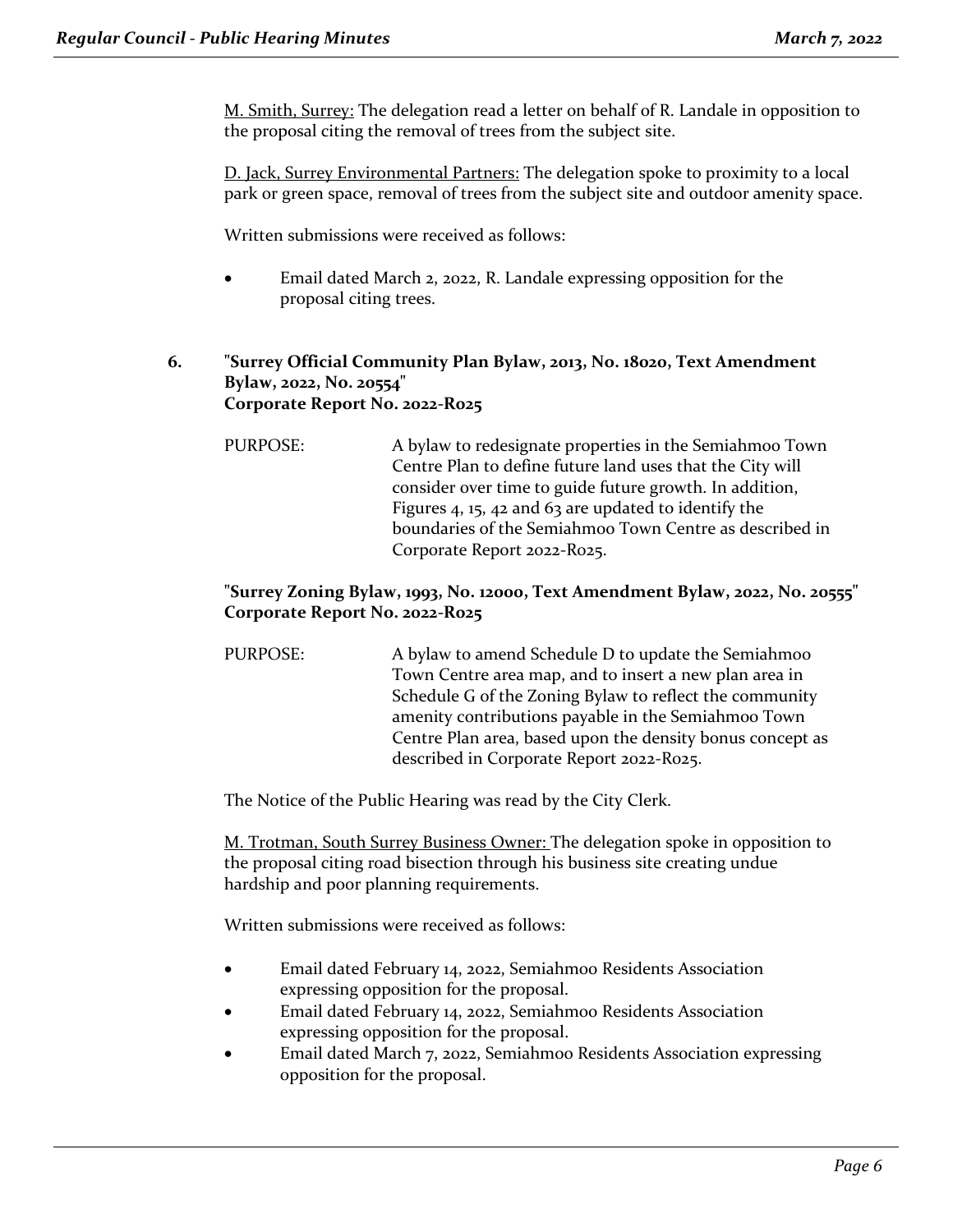|             |        | proposal.                                                                       | for the proposal citing roads.   | Email dated March 7, 2022, B. Paton expressing opposition for the<br>Email dated March 7, 2022, Georgian Properties Ltd expressing opposition                                       |
|-------------|--------|---------------------------------------------------------------------------------|----------------------------------|-------------------------------------------------------------------------------------------------------------------------------------------------------------------------------------|
| C.          |        | <b>COMMITTEE REPORTS</b>                                                        |                                  |                                                                                                                                                                                     |
| 1.          |        |                                                                                 |                                  | Investment and Innovation Impact Committee - October 28, 2021                                                                                                                       |
|             | It was |                                                                                 |                                  | Moved by Councillor Guerra<br>Seconded by Councillor Patton<br>That the minutes of the Investment and<br>Innovation Impact Committee meeting held on October 28, 2021, be received. |
| RES.R22-406 |        |                                                                                 |                                  | Carried                                                                                                                                                                             |
| 2.          |        |                                                                                 |                                  | Parks, Recreation & Culture Committee - January 19, 2022                                                                                                                            |
|             | (a)    | It was                                                                          |                                  | Moved by Councillor Guerra<br>Seconded by Councillor Patton                                                                                                                         |
| RES.R22-407 |        |                                                                                 |                                  | That the minutes of the Parks, Recreation<br>and Culture Committee meeting held on January 19, 2022, be received.<br><b>Carried</b>                                                 |
|             | (b)    | The recommendations of these minutes were considered and dealt with as follows: |                                  |                                                                                                                                                                                     |
|             |        | File No. 6140-00                                                                | Proposed Park Name - Inouye Park |                                                                                                                                                                                     |
|             |        | It was                                                                          |                                  | Moved by Councillor Guerra<br>Seconded by Councillor Patton<br>That Council:                                                                                                        |
|             |        | 1.                                                                              |                                  | Receive the report dated January 10, 2022, regarding the proposed<br>park name - Inouye Park for information;                                                                       |
|             |        | 2.                                                                              | Appendix "I").                   | Adopt the name 'Inouye Park' for the park lots currently identified as<br>30-G, 30-E, 31-H, 31-E, 31-N, and 31-C Utility ROW's (attached as                                         |
| RES.R22-408 |        |                                                                                 |                                  | <b>Carried</b>                                                                                                                                                                      |
| 3.          |        |                                                                                 |                                  | <b>Community Services Committee - January 26, 2022</b>                                                                                                                              |
|             | It was |                                                                                 |                                  | Moved by Councillor Guerra<br>Seconded by Councillor Patton                                                                                                                         |
| RES.R22-409 |        |                                                                                 |                                  | That the minutes of the Community Services<br>Committee meeting held on January 26, 2022, be received.<br>Carried                                                                   |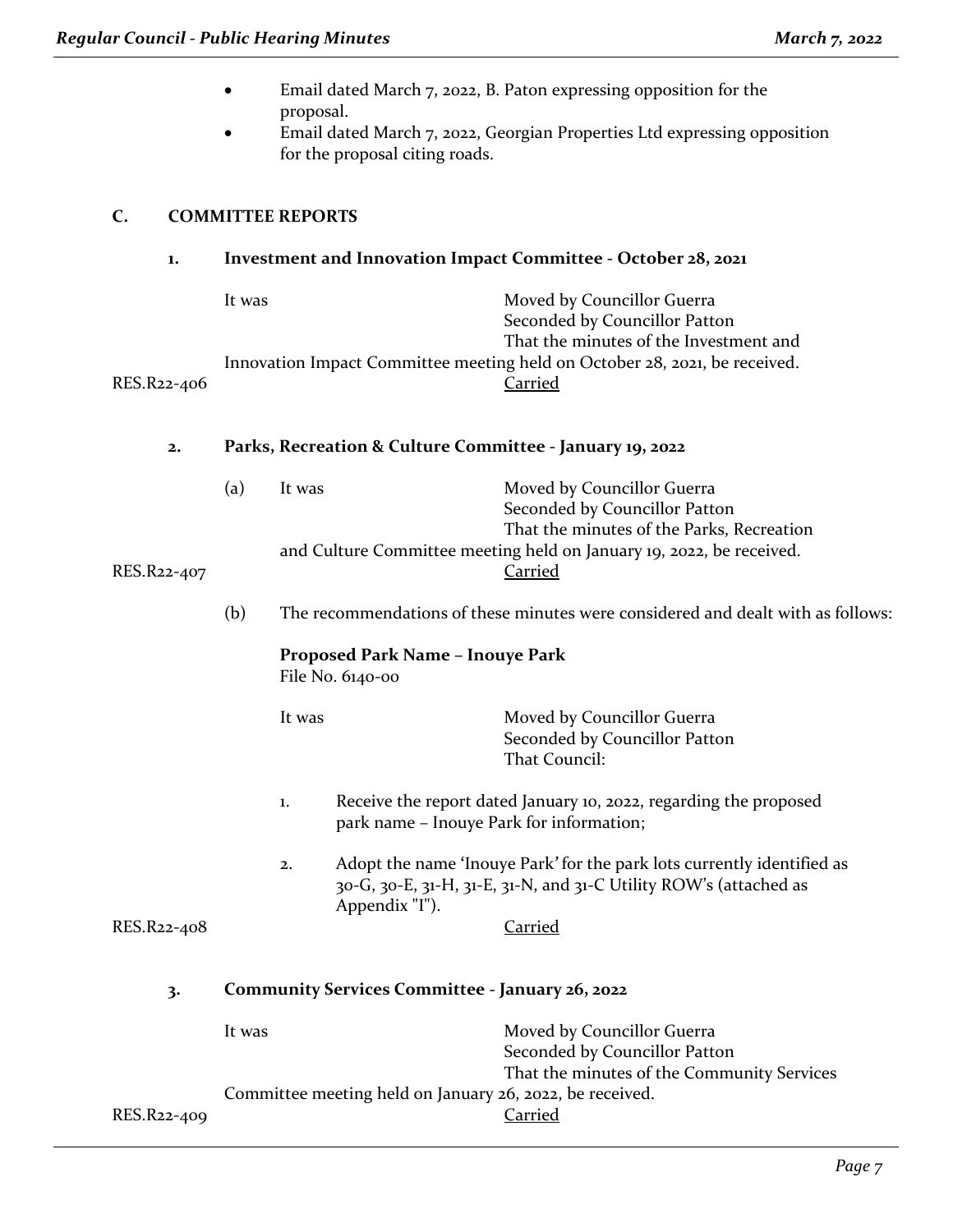### **4. Development Advisory Committee - February 1, 2022**

|             | It was                                                            | Moved by Councillor Guerra          |
|-------------|-------------------------------------------------------------------|-------------------------------------|
|             |                                                                   | Seconded by Councillor Patton       |
|             |                                                                   | That the minutes of the Development |
|             | Advisory Committee meeting held on February 1, 2022, be received. |                                     |
| RES.R22-410 |                                                                   | Carried                             |

### **D. BOARD/COMMISSION REPORTS**

This section had no items to consider.

### **E. MAYOR'S REPORT**

**1. Proclamations** File: 0630-02

Mayor McCallum read the following proclamation:

(a) Condemnation of Russia's unprovoked invasion of Ukraine

Councillor Annis read the following proclamation:

(b) World Down Syndrome Day – March 21, 2022

Councillor Patton read the following proclamation:

(c) Purple Day – March 26, 2022

Councillor Guerra read the following proclamation:

(d) Bongobondhu Day – March 17, 2022

Councillor Patton read the following proclamation:

(e) World Poetry Day – March 21, 2022

Councillor Guerra read the following proclamation:

(f) International Women's Day – March 8, 2022

### **F. GOVERNMENTAL REPORTS**

This section had no items to consider.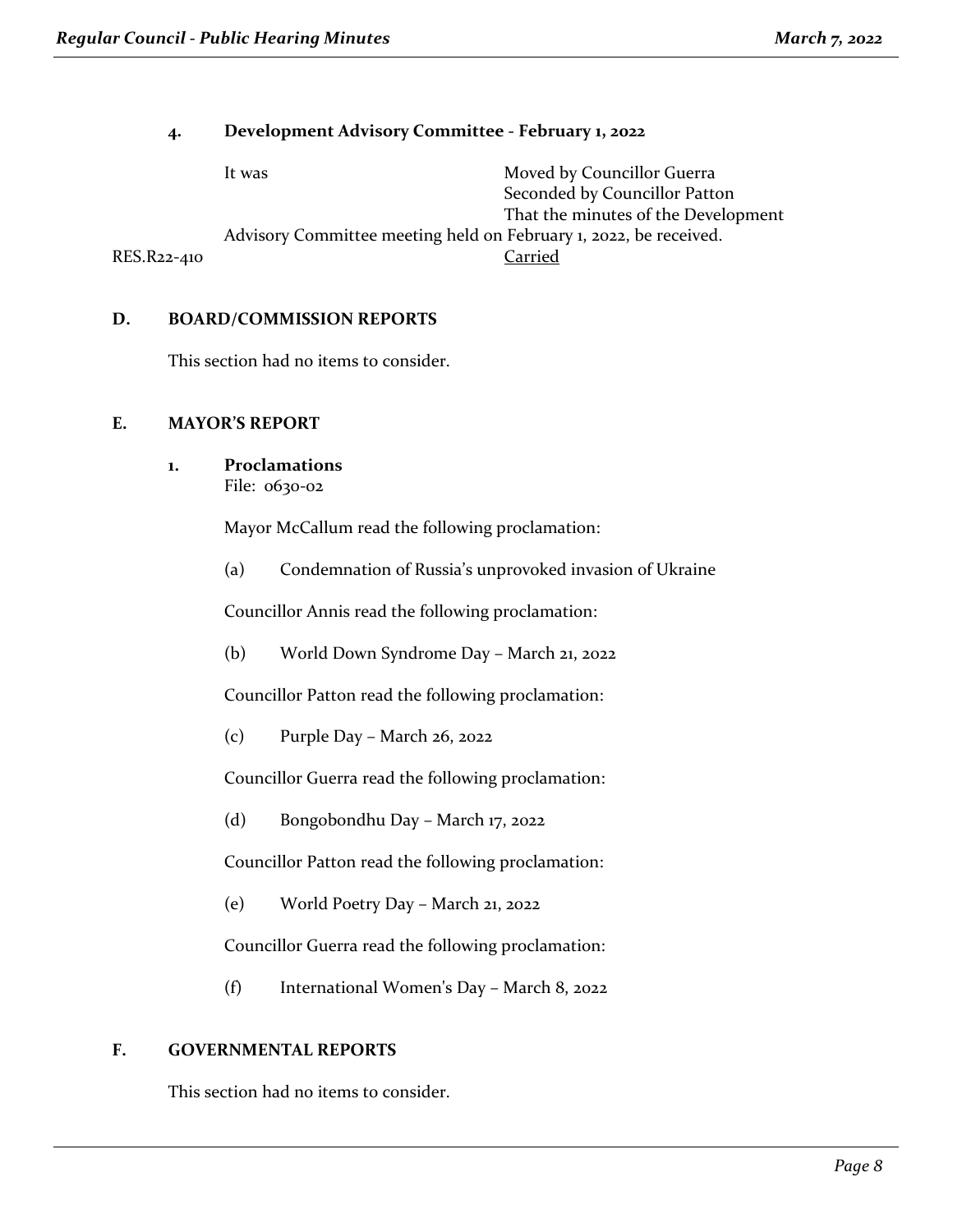### **G. CORPORATE REPORTS**

The Corporate Reports, under date of March 7, 2022, were considered and dealt with as follows:

### **Item No. R040 Licence of Portions of Buildings Located at 6060 – 176 Street and 17835 – 62 Avenue to the Lower Fraser Valley Exhibition Association File: 0930-30/113**

The General Manager, Parks, Recreation & Culture, submitted a report to obtain Council's approval to enter into a nine-month term licence agreement with the Lower Fraser Valley Exhibition Association, for the use of office and warehouse space at the Cloverdale Fairgrounds.

It was **Moved by Councillor Guerra** Seconded by Councillor Patton That Council:

- 1. Receive Corporate Report R040 for information; and
- 2. Approve the execution by the General Manager, Parks, Recreation & Culture of a licence agreement with Lower Fraser Valley Exhibition Association for a nine-month term to allow the Lower Fraser Valley Exhibition Association to facilitate the management and operation of the Country Fair at the Cloverdale Fairgrounds.

```
RES.R22-411 Carried
```
### **Item No. R041 Award of Contract No. 4716-052-11 North Cloverdale Trunk Sewer File: 4716-052/11**

The General Manager, Engineering, submitted a report regarding the award of Contract No. 4716-052-11 for North Cloverdale trunk sewer.

| lt was | Moved by Councillor Guerra                                             |
|--------|------------------------------------------------------------------------|
|        | Seconded by Councillor Patton                                          |
|        | That Council:                                                          |
|        | Award Contract No. $4716-052-11$ to Timbro Contracting I td. in the am |

- rd Contract No. 4716-052-11 to Timbro Contracting Ltd. in the amount of \$3,570,279.68, including GST, for the North Cloverdale Trunk Sewer project;
- 2. Set the expenditure authorization limit for Contract No. 4716-052-11 at \$3,927,000.00, including GST and contingency; and

3. Authorize the General Manager, Engineering to execute Contract No.4716-052-11. RES.R22-412 Carried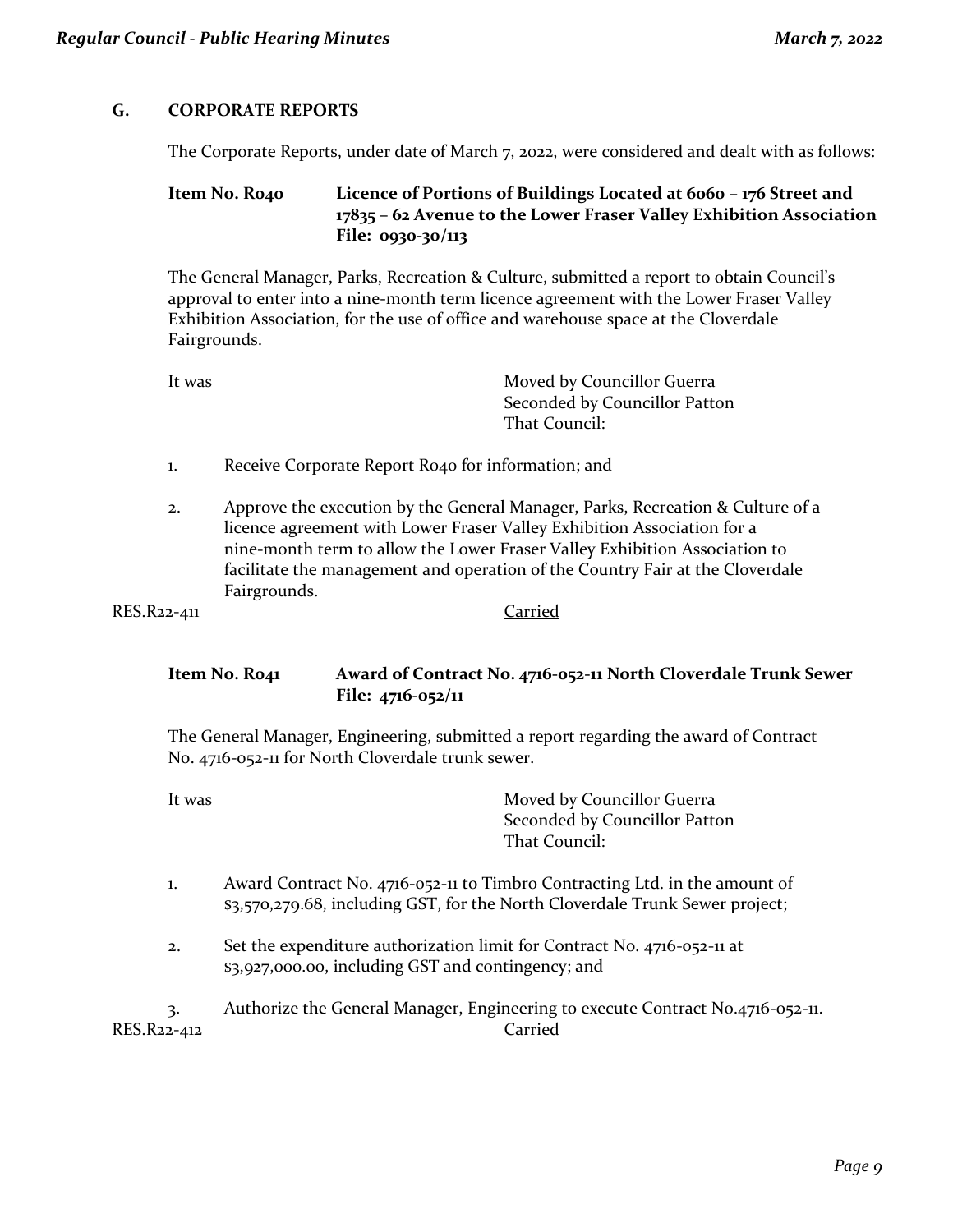**Item No. R042 Proposed Amendments to Drinking Water Conservation Plan By-law, 2004, No. 15454 File: 5600-15**

**Note:** See Bylaw No. 20585 in the H Section.

The General Manager, Engineering, submitted a report to obtain Council's approval to adopt amendments to the *Drinking Water Conservation Plan By-law, 2004, No. 15454*, as documented in Appendix "I", in response to recent changes in watering restrictions adopted by Metro Vancouver.

It was **Moved by Councillor Guerra** Seconded by Councillor Patton That Council:

- 1. Receive Corporate Report R042 for information;
- 2. Approve proposed amendments to the *Drinking Water Conservation Plan By-law, 2004, No. 15454*, as documented in Appendix "I" of the report; and
- 3. Authorize the City Clerk to bring forward the necessary amendment bylaw for the required readings.

RES.R22-413 Carried

### **Item No. R043 Construction of Fleetwood Reservoir Water Main File: 1218-018/21**

The General Manager, Engineering, submitted a report to obtain Council approval to reimburse Metro Vancouver for the cost to construct a City-owned water main connected to the newly constructed Fleetwood Reservoir within Meagan Anne MacDougall Park, located at 9008 Fleetwood Way, as illustrated on the map attached as Appendix "I".

| It was | Moved by Councillor Guerra    |
|--------|-------------------------------|
|        | Seconded by Councillor Patton |
|        | That Council:                 |
|        |                               |

- 1. Receive Corporate Report R043 for information; and
- 2. Authorize the reimbursement to Metro Vancouver for the cost to construct a City-owned water main connected to the newly constructed Fleetwood Reservoir in the amount up to \$930,000.00 (including GST and contingency).

RES.R22-414 Carried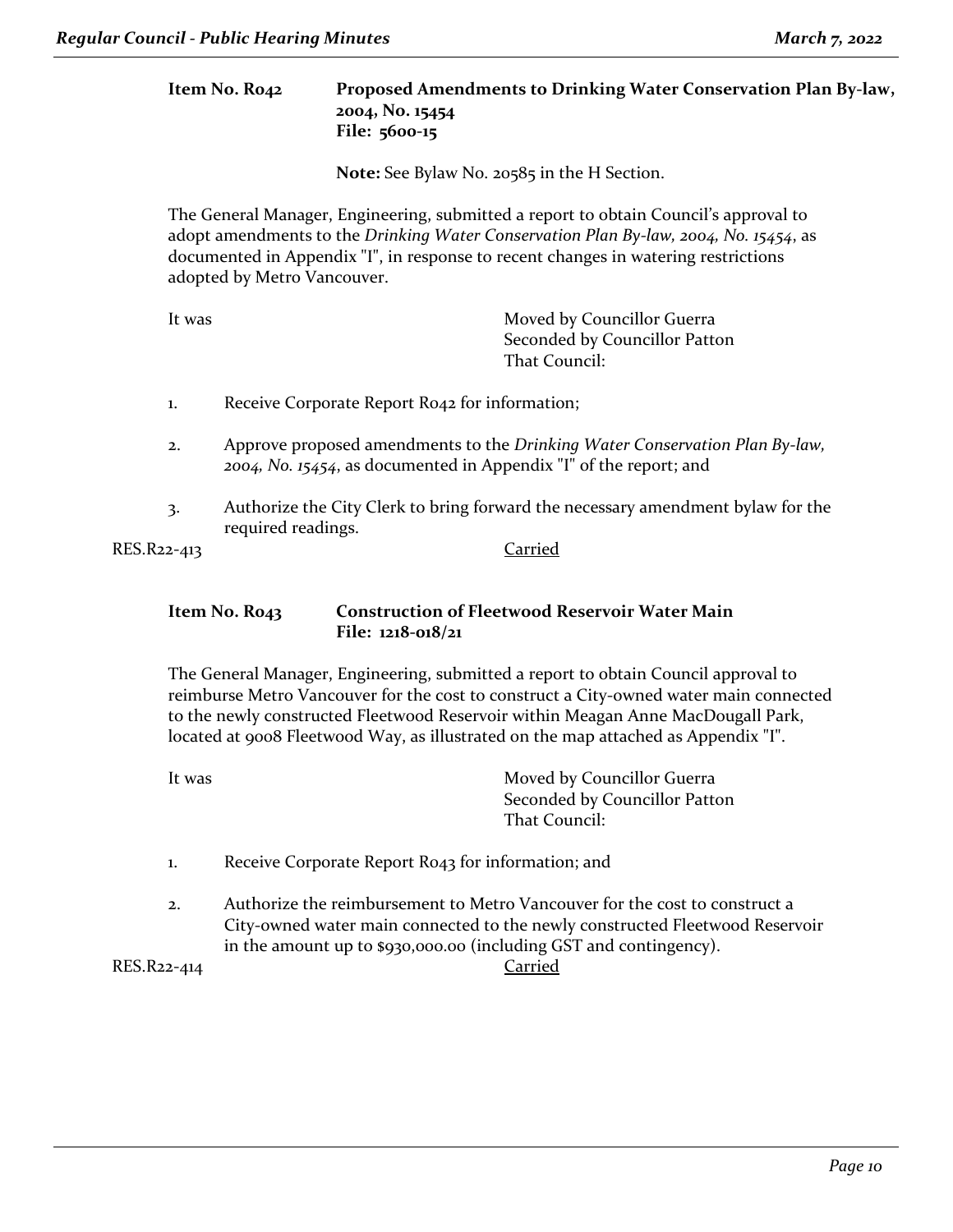### **Item No. R044 City of Surrey Major Capital Infrastructure – Winter 2021/Spring 2022 Update File: 8000-30**

The City Manager submitted a report to provide Council with information on the City's Major Capital Infrastructure Projects and provide a brief overview of the achievements to date.

| It was           | Moved by Councillor Guerra                 |
|------------------|--------------------------------------------|
|                  | Seconded by Councillor Patton              |
|                  | That Council receive Corporate Report Ro44 |
| for information. |                                            |
| RES.R22-415      | Carried                                    |

### **Item No. R045 Award of Contract No. 1721-010-31 Newton Storm Sewer Realignment File: 1721-010/11**

The General Manager, Engineering, submitted a report regarding the award of Contract No. 1721-010-31 for Newton storm sewer realignment.

It was Moved by Councillor Guerra Seconded by Councillor Patton That Council:

- 1. Award Contract No. 1721-010-31 to Sandpiper Contracting LLP in the amount of \$1,497,212.85 (including GST) for the Newton Storm Sewer Realignment;
- 2. Set the expenditure authorization limit for Contract No. 1721-010-31 at \$1,646,000.00 (including GST and contingency); and

3. Authorize the General Manager, Engineering to execute Contract No. 1721-010-31. RES.R22-416 Carried

**Item No. R046 Acquisition of Property at 17891/17895 - 24 Avenue for Parkland Purposes File: 0870-20/586A**

The General Manager, Engineering, and General Manager, Parks, Recreation & Culture, submitted a report to seek Council's approval to purchase 17891/17895 – 24 Avenue for parkland purposes.

| It was                                    | Moved by Councillor Guerra                                                         |
|-------------------------------------------|------------------------------------------------------------------------------------|
|                                           | Seconded by Councillor Patton                                                      |
|                                           | That Council approve the purchase of the                                           |
|                                           | property at $17891/17895 - 24$ Avenue (PID# 001-342-509) for parkland purposes, as |
| illustrated on the attached Appendix "I". |                                                                                    |
| RES.R22-417                               | Carried                                                                            |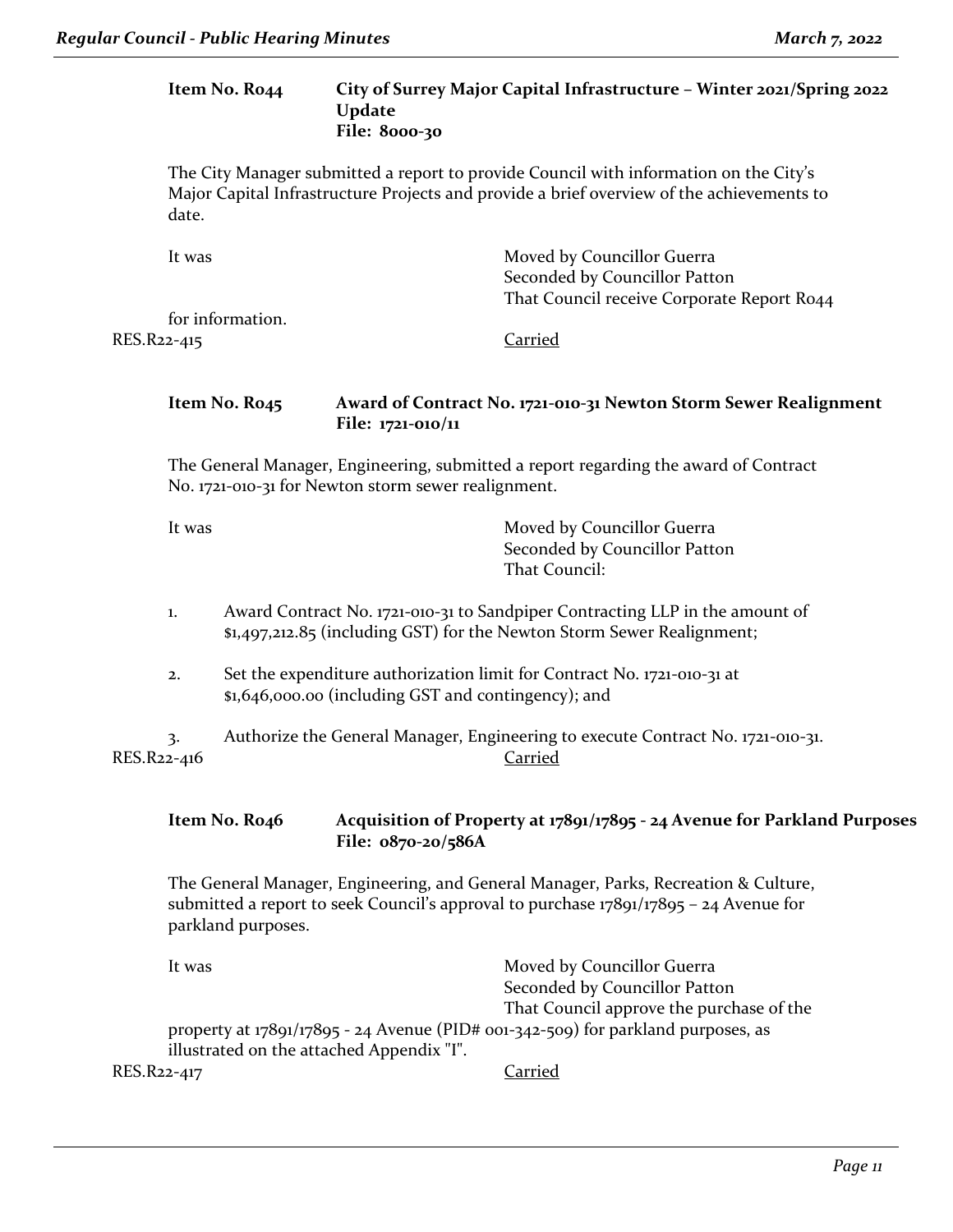|             | Item No. Ro <sub>47</sub>  | City Centre Sports Complex - Outcome of Community Engagement<br><b>File: 8000-30</b>                                                                                                                                                                                                                             |
|-------------|----------------------------|------------------------------------------------------------------------------------------------------------------------------------------------------------------------------------------------------------------------------------------------------------------------------------------------------------------|
|             |                            | The General Manager, Parks, Recreation & Culture, and Acting General Manager, Planning<br>& Development submitted a report to provide Council with information related to the<br>Community Engagement process undertaken regarding the design development and<br>programming for the City Centre Sports Complex. |
|             | It was                     | Moved by Councillor Guerra<br>Seconded by Councillor Patton<br>That Council receive Corporate Report Ro47                                                                                                                                                                                                        |
| RES.R22-418 | for information.           | Carried                                                                                                                                                                                                                                                                                                          |
|             | Item No. Ro <sub>4</sub> 8 | Guildford Town Centre - 104 Avenue Corridor In-Stream<br><b>Applications and Update to Community Amenity</b><br><b>Contribution Rates</b><br>File: $6520-20$ (GTC)                                                                                                                                               |
|             |                            | Note: See Bylaw No. 20583 and 20584 in the H Section.                                                                                                                                                                                                                                                            |

The Acting General Manager, Planning & Development, submitted a report to seek Council approval to allow Development Applications that are consistent with the Stage 1 Guildford Town Centre – 104 Avenue Corridor Plan (the "Guildford Plan") to proceed to Final Adoption in advance of plan completion. In addition, this report seeks to establish interim Secondary Plan Community Amenity Contribution rates for the Guildford Plan Area that would apply to such applications and undertake minor housekeeping amendments to apply inflationary increases and streamline *Surrey Zoning By-law, 1993, No. 12000, as amended*.

| It was | Moved by Councillor Guerra    |
|--------|-------------------------------|
|        | Seconded by Councillor Patton |
|        | That Council:                 |
|        |                               |

- 1. Receive Corporate Report R048 for information;
- 2. Allow Development Applications that are consistent with the Guildford Town Centre – 104 Avenue Corridor Stage 1 Plan, to be considered for Final Adoption, subject to all other issues identified in the Planning Report having been resolved;
- 3. Approve amendments to *Surrey Zoning By-law, 1993, No. 12000, as amended,* to include interim amenity contributions rates for the Guildford Town Centre – 104 Avenue Corridor Plan Area, as documented in the attached Appendix "I";
- 4. Approve amendments to *Surrey Zoning By-law, 1993, No. 12000, as amended,* to increase existing Secondary Plan and Infill Area Amenity Contribution rates by 3% for inflation, and remove expired grandfathering provisions, as documented in the attached Appendix "II"; and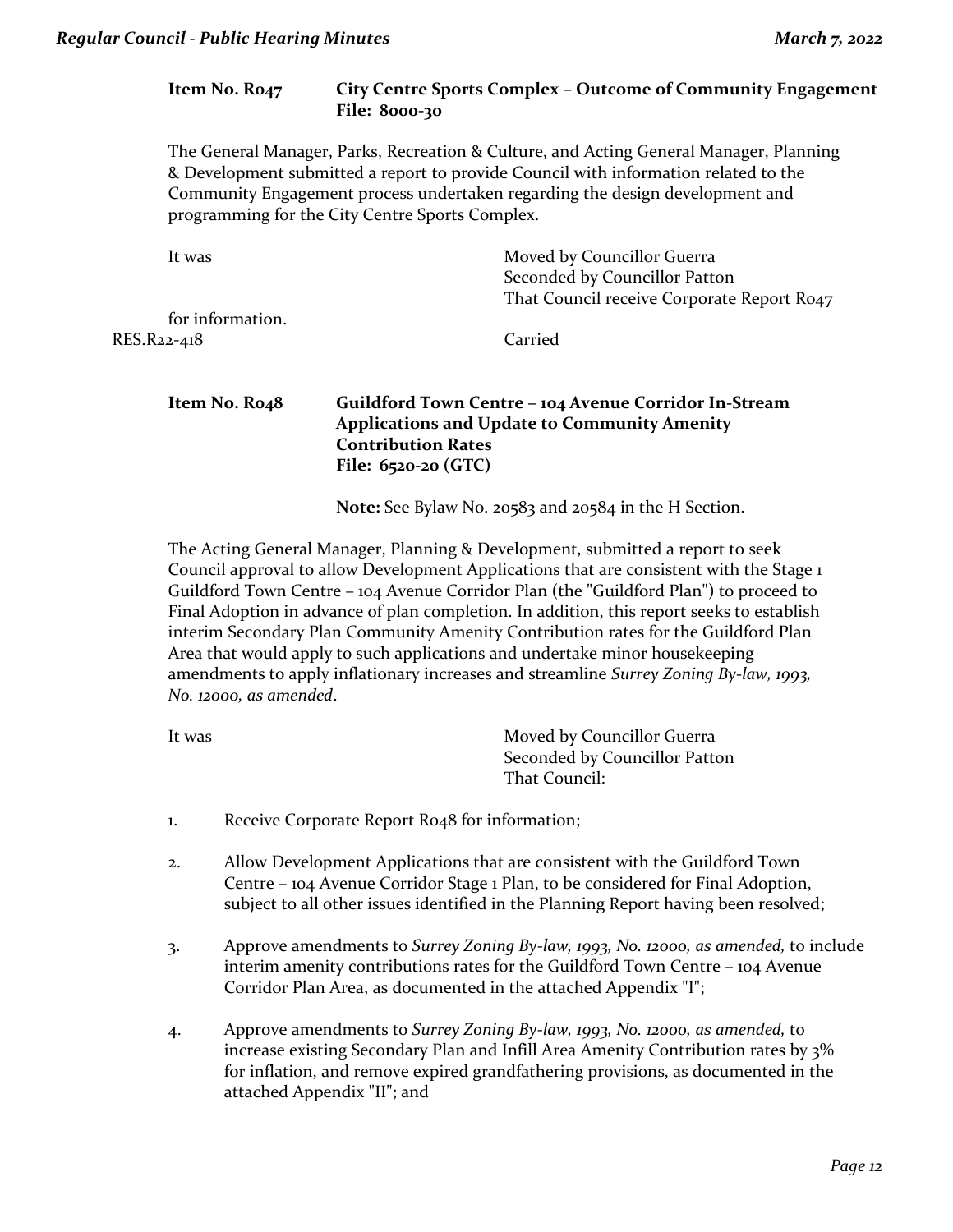5. Authorize the City Clerk to bring forward the necessary Zoning Bylaw Amendment Bylaws, as described in Appendix "I" and Appendix "II", for the required readings and to set a date for the related Public Hearings.

RES.R22-419 Carried

| Item No. Ro49 | Fleetwood Stage 1 Plan         |
|---------------|--------------------------------|
|               | File: 6520-20 (Fleetwood Plan) |

**Note:** See Bylaw No. 20564 in the H Section.

The Acting General Manager, Planning & Development, General Manager, Engineering, and General Manager, Parks, Recreation & Culture submitted a report to provide a summary of the Fleetwood Plan planning process and to seek authorization to proceed with the Stage 2 planning process, as outlined within this report. It outlines all necessary actions to proceed with Stage 2 and presents an interim Plan Development Expectations Strategy that will allow staff to begin processing development applications within the Fleetwood Plan Area based on the proposed Stage 1 Plan.

| It was | Moved by Councillor Guerra    |
|--------|-------------------------------|
|        | Seconded by Councillor Patton |
|        | That Council:                 |
|        |                               |

- 1. Receive Corporate Report R049 for information;
- 2. Approve the proposed Fleetwood Stage 1 Plan, including the land use, transportation, and parks and open space concepts, attached as Appendix "I" and generally described in the report;
- 3. Approve the interim Fleetwood Plan Development Expectations Strategy, as described in the report and attached as Appendix "II";
- 4. Approve proposed amendments to *Surrey Zoning By-law, 1993, No. 12000, as amended*  (the "Zoning Bylaw"), to increase amenity contributions for the Fleetwood Plan Area based upon the density bonus concept, as documented in Appendix "III", and authorize the City Clerk to bring forward the necessary Zoning Bylaw Amendment Bylaws for the required readings and to set a date for the related Public Hearing;
- 5. Approve the proposed boundary extensions to the Fleetwood Plan Area, attached as Appendix "IV" and as generally described in the report;
- 6. Authorize staff to proceed with all necessary actions to proceed to the Stage 2 Plan development for the Fleetwood Plan, as generally described in the report; and
- 7. Authorize staff to receive development applications for properties within the Fleetwood Plan that are generally consistent with the Stage 1 Plan and interim Plan Development Expectations Strategy, provided that any such applications, that are 6 storeys or greater, should not proceed to final approval until a completed Stage 2 Plan is approved by Council.

RES.R22-420 Carried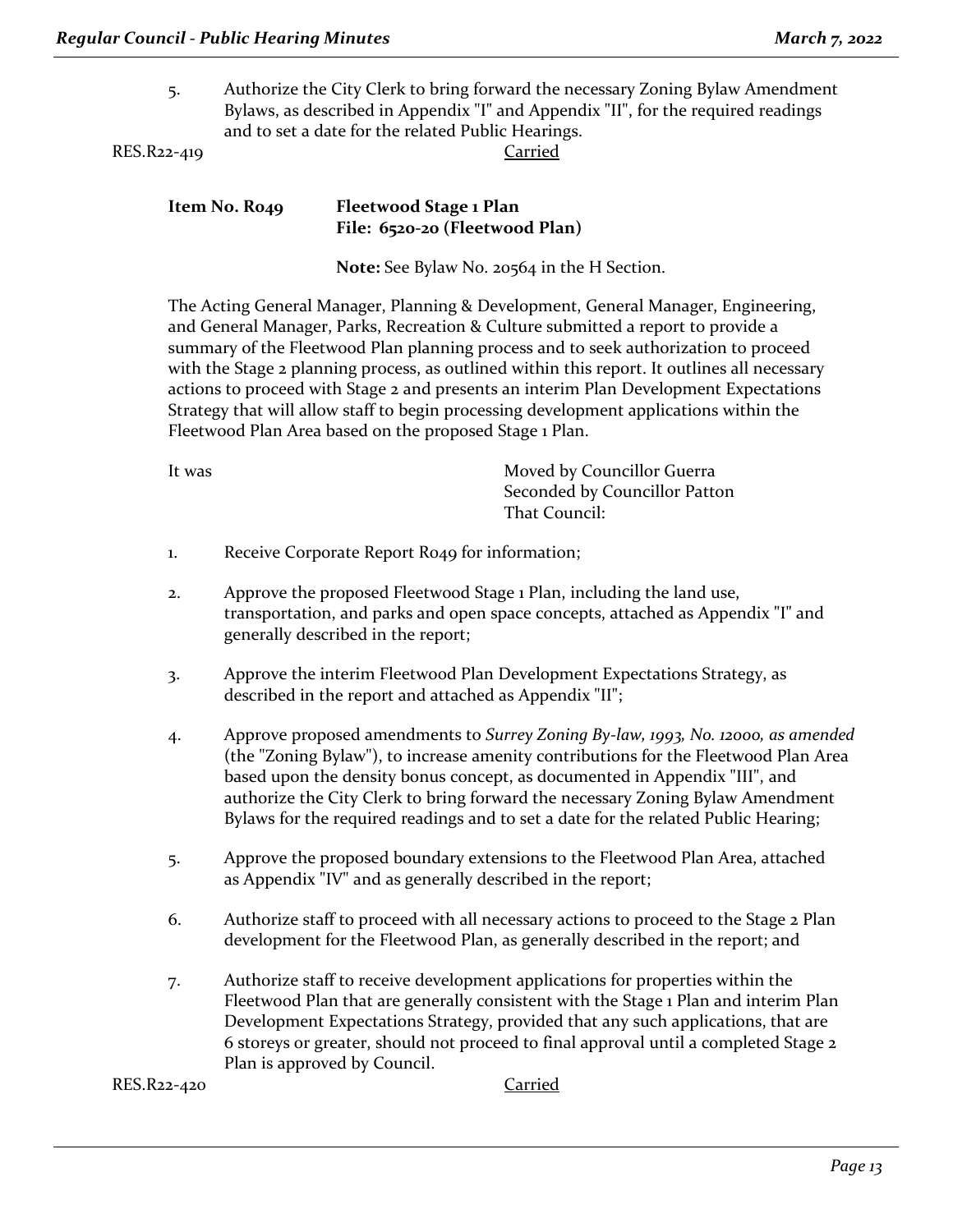### **H. BYLAWS AND PERMITS**

### **BUSINESS ARISING OUT OF THE PUBLIC HEARING**

| 1.          | "Surrey Zoning Bylaw, 1993, No. 12000, Amendment Bylaw, 2022, No. 20579"<br>7921-0278-00<br>Owner: Landstar Homes Ltd.<br>Agent: WSP Canada Inc. (Dexter Hirabe)<br>RA to RF-10 - $16721 - 25A$ Avenue - to subdivide the property into two single-family<br>small lots. |                                                                                                            |  |
|-------------|--------------------------------------------------------------------------------------------------------------------------------------------------------------------------------------------------------------------------------------------------------------------------|------------------------------------------------------------------------------------------------------------|--|
|             | Council direction received February 14, 2022                                                                                                                                                                                                                             |                                                                                                            |  |
| It was      |                                                                                                                                                                                                                                                                          | Moved by Councillor Guerra<br>Seconded by Councillor Patton<br>That "Surrey Zoning Bylaw, 1993, No. 12000, |  |
| RES.R22-421 | Amendment Bylaw, 2022, No. 20579" pass its third reading.                                                                                                                                                                                                                | Carried                                                                                                    |  |

2. "Surrey Zoning Bylaw, 1993, No. 12000, Amendment Bylaw, 2022, No. 20580" 7921-0123-00 Owners: S. Kaila, S. Kaila Agent: Mainland Engineering Design Corporation (Rajeev Mangla) RF to RF-SD – 6880 - 184 Street – to subdivide the site into four semi-detached residential lots.

Council direction received February 14, 2022

|              | lt was                                                    | Moved by Councillor Guerra                  |
|--------------|-----------------------------------------------------------|---------------------------------------------|
|              |                                                           | Seconded by Councillor Patton               |
|              |                                                           | That "Surrey Zoning Bylaw, 1993, No. 12000, |
|              | Amendment Bylaw, 2022, No. 20580" pass its third reading. |                                             |
| $\mathbf{2}$ |                                                           | Carried                                     |

RES.R22-422

3. "Surrey Zoning Bylaw, 1993, No. 12000, Amendment Bylaw, 2022, No. 20577" 7921-0212-00 Owner: J. Kafer Agent: Gursimer Design & Management Inc. (Nirvair Singh) RA to RF-13 and RF –  $16658 - 103$  Avenue – to allow subdivision into six single-family residential lots with one lot having future subdivision potential.

Council direction received February 14, 2022

|             | It was                                                    | Moved by Councillor Guerra                  |
|-------------|-----------------------------------------------------------|---------------------------------------------|
|             |                                                           | Seconded by Councillor Patton               |
|             |                                                           | That "Surrey Zoning Bylaw, 1993, No. 12000, |
|             | Amendment Bylaw, 2022, No. 20577" pass its third reading. |                                             |
| RES.R22-423 |                                                           | Carried                                     |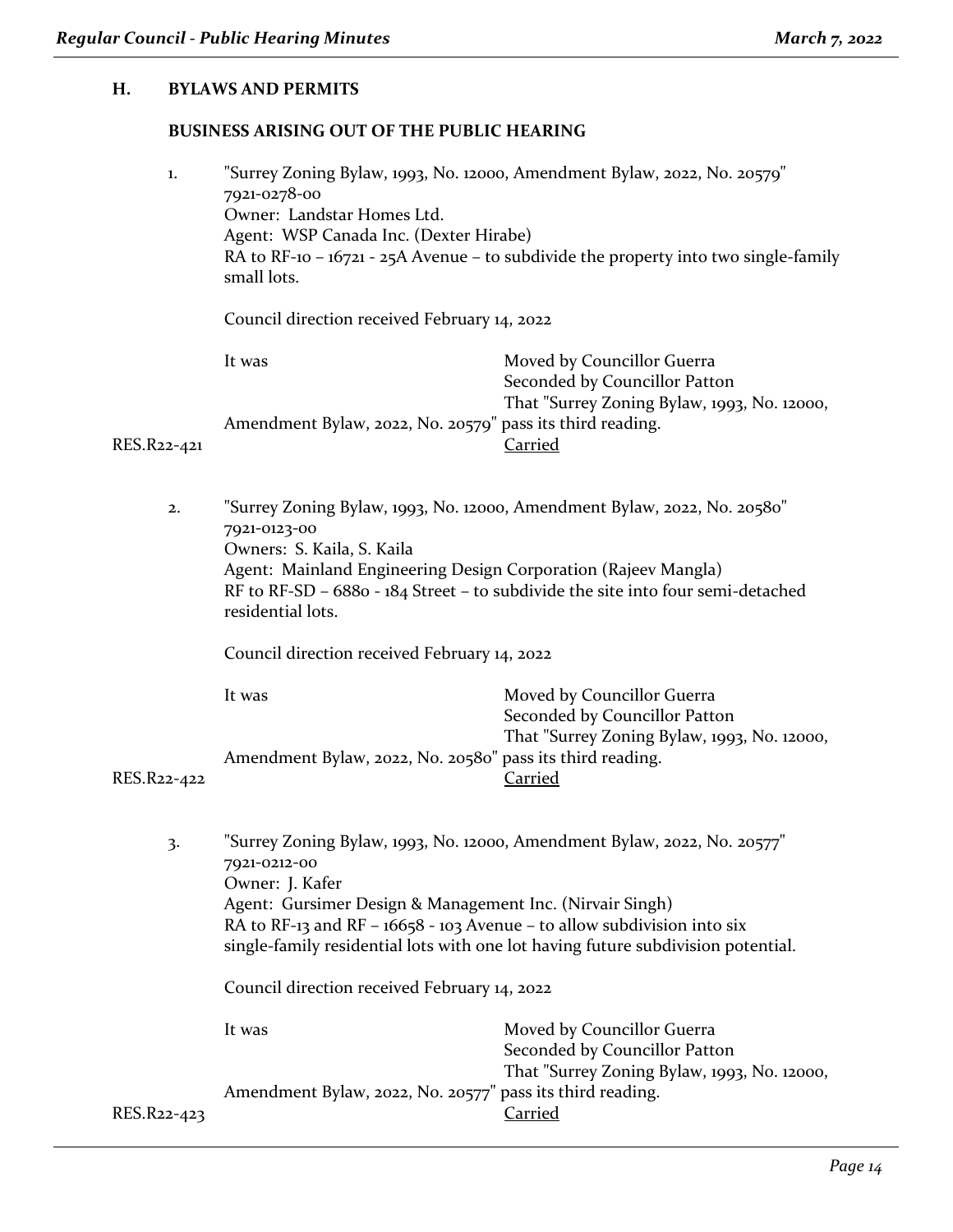|             | Development Variance Permit No. 7921-0212-00<br>face for proposed Lot 6. | 16658 - 103 Avenue - to reduce the minimum lot width from 13.4 metres to<br>13.0 metres for proposed Lot 2; to reduce the minimum lot depth from<br>24.0 metres to 23.8 metres for proposed Lot 2 and 3; to reduce the minimum lot<br>width requirement to accommodate a double side-by-side garage or carport from<br>13.4 metres to 13.0 metres for proposed Lot 2; to reduce the minimum front yard<br>setback from 6.0 metres to 2.4 metres to the principal building face for proposed<br>Lot 5; to reduce the minimum rear yard setback of the principal building from a<br>natural gas transmission right-of-way from 7.5 metres to 0.0 metres for proposed<br>Lot 5; to reduce the minimum lot width from 15 metres to 13.4 metres for proposed<br>Lot 6; to reduce the minimum east and west side yard setback from 1.8 metres to<br>1.2 metres to the principal building face for proposed Lot 6; and to reduce the<br>minimum rear yard setback from 7.5 metres to 3.0 metres to the principal building |  |
|-------------|--------------------------------------------------------------------------|--------------------------------------------------------------------------------------------------------------------------------------------------------------------------------------------------------------------------------------------------------------------------------------------------------------------------------------------------------------------------------------------------------------------------------------------------------------------------------------------------------------------------------------------------------------------------------------------------------------------------------------------------------------------------------------------------------------------------------------------------------------------------------------------------------------------------------------------------------------------------------------------------------------------------------------------------------------------------------------------------------------------|--|
|             | It was                                                                   | Moved by Councillor Guerra<br>Seconded by Councillor Patton<br>That Council support Development Variance                                                                                                                                                                                                                                                                                                                                                                                                                                                                                                                                                                                                                                                                                                                                                                                                                                                                                                           |  |
|             | of the associated rezoning bylaw.                                        | Permit No. 7921-0212-00 and consider issuance of the Permit upon final adoption                                                                                                                                                                                                                                                                                                                                                                                                                                                                                                                                                                                                                                                                                                                                                                                                                                                                                                                                    |  |
| RES.R22-424 |                                                                          | <b>Carried</b>                                                                                                                                                                                                                                                                                                                                                                                                                                                                                                                                                                                                                                                                                                                                                                                                                                                                                                                                                                                                     |  |
| 4.          | 7921-0326-00<br>Owners: G. Bal, S. Bal<br>Agent: G. Bal                  | "Surrey Zoning Bylaw, 1993, No. 12000, Amendment Bylaw, 2022, No. 20581"<br>RF-G to RF - 7844 - 126A Street - to permit the development of a new single-family dwelling.                                                                                                                                                                                                                                                                                                                                                                                                                                                                                                                                                                                                                                                                                                                                                                                                                                           |  |
|             | Council direction received February 14, 2022                             |                                                                                                                                                                                                                                                                                                                                                                                                                                                                                                                                                                                                                                                                                                                                                                                                                                                                                                                                                                                                                    |  |
|             | It was                                                                   | Moved by Councillor Guerra<br>Seconded by Councillor Patton<br>That "Surrey Zoning Bylaw, 1993, No. 12000,                                                                                                                                                                                                                                                                                                                                                                                                                                                                                                                                                                                                                                                                                                                                                                                                                                                                                                         |  |
| RES.R22-425 | Amendment Bylaw, 2022, No. 20581" pass its third reading.                | Carried                                                                                                                                                                                                                                                                                                                                                                                                                                                                                                                                                                                                                                                                                                                                                                                                                                                                                                                                                                                                            |  |
|             |                                                                          |                                                                                                                                                                                                                                                                                                                                                                                                                                                                                                                                                                                                                                                                                                                                                                                                                                                                                                                                                                                                                    |  |

5. "Surrey Zoning Bylaw, 1993, No. 12000, Amendment Bylaw, 2022, No. 20582" 7920-0125-00 Owners: Khalis Properties Ltd., City of Surrey Agent: Flat Architecture Inc. (Rajinder Warraich) RA to RM-30 – 8727 and 8729 – 162 Street – to permit the development of 6 townhouse units.

Council direction received February 14, 2022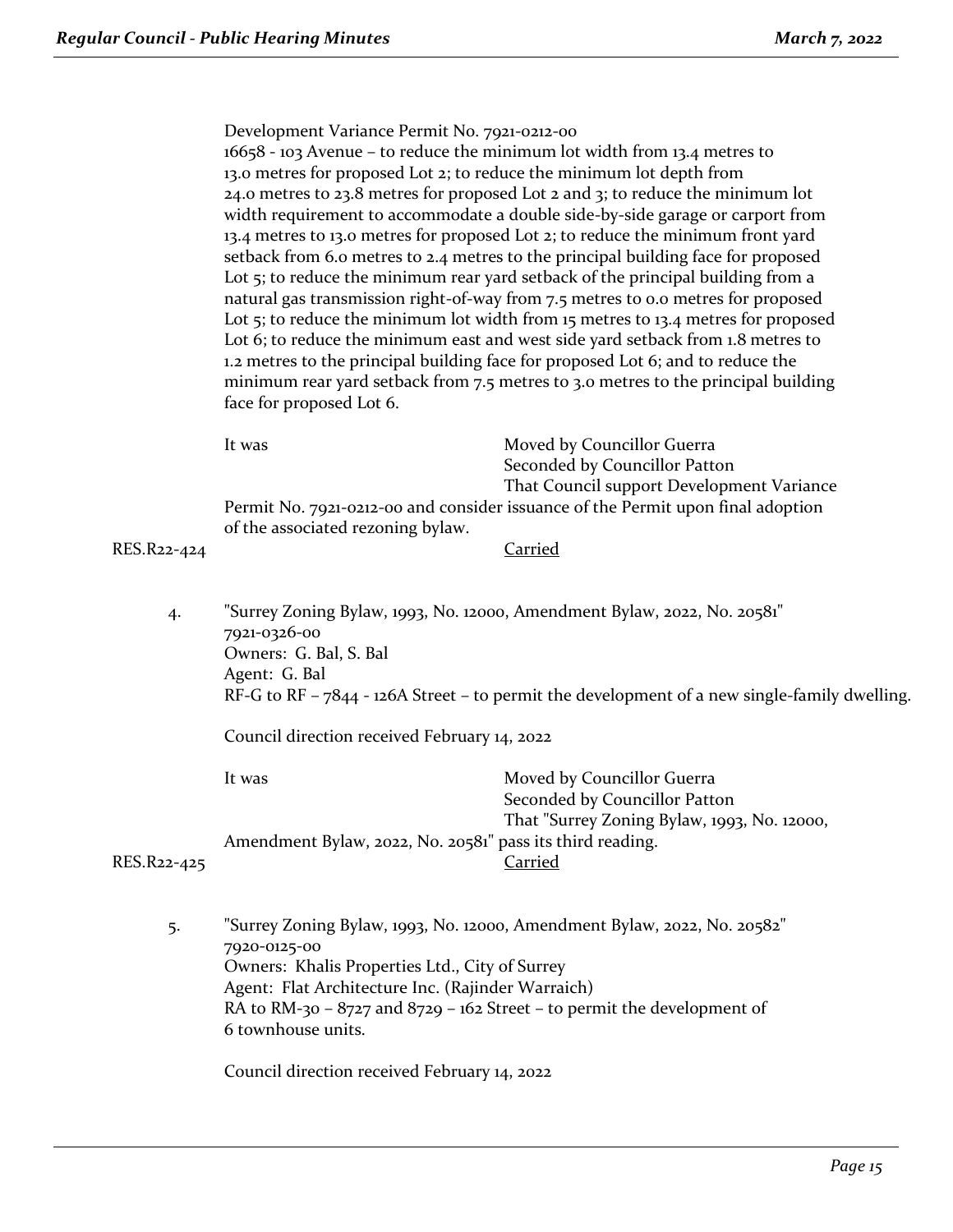| RES.R22-426 | It was<br>Amendment Bylaw, 2022, No. 20582" pass its third reading.                                                                    | Moved by Councillor Guerra<br>Seconded by Councillor Patton<br>That "Surrey Zoning Bylaw, 1993, No. 12000,<br><b>Carried</b>                                                                                                                                                                                                                                   |
|-------------|----------------------------------------------------------------------------------------------------------------------------------------|----------------------------------------------------------------------------------------------------------------------------------------------------------------------------------------------------------------------------------------------------------------------------------------------------------------------------------------------------------------|
|             | Development Variance Permit No. 7920-0125-00<br>8727 and 8729 - 162 Street<br>6.0 metres to 2.8 metres to the principal building face. | To reduce the minimum side (north) yard setback from 6.0 metres to 5.8 metres to<br>the principal building face and reduce the minimum rear (west) yard setback from                                                                                                                                                                                           |
|             | It was                                                                                                                                 | Moved by Councillor Guerra<br>Seconded by Councillor Patton                                                                                                                                                                                                                                                                                                    |
|             |                                                                                                                                        | That Council support Development Variance<br>Permit No. 7920-0125-00 and consider issuance of the Permit upon final adoption                                                                                                                                                                                                                                   |
| RES.R22-427 | of the associated rezoning bylaw.                                                                                                      | <b>Carried</b>                                                                                                                                                                                                                                                                                                                                                 |
| 6.          | 2022, No. 20554"<br>3900-20-20554 - Regulatory Text Amendment                                                                          | "Surrey Official Community Plan Bylaw, 2013, No. 18020, Text Amendment Bylaw,<br>A bylaw to redesignate properties in the Semiahmoo Town Centre Plan to define future land<br>uses that the City will consider over time to guide future growth. In addition, Figures 4, 15,<br>42 and 63 are updated to identify the boundaries of the Semiahmoo Town Centre. |
|             | Council direction received January 31, 2022<br>Corporate Report Item No. 2022-R025                                                     |                                                                                                                                                                                                                                                                                                                                                                |
|             | It was                                                                                                                                 | Moved by Councillor Guerra<br>Seconded by Councillor Patton<br>That "Surrey Official Community Plan Bylaw,                                                                                                                                                                                                                                                     |
| RES.R22-428 |                                                                                                                                        | 2013, No. 18020, Text Amendment Bylaw, 2022, No. 20554" pass its third reading.<br><b>Carried</b>                                                                                                                                                                                                                                                              |
|             | It was                                                                                                                                 | Moved by Councillor Guerra<br>Seconded by Councillor Patton<br>That "Surrey Official Community Plan Bylaw,                                                                                                                                                                                                                                                     |
| RES.R22-429 |                                                                                                                                        | 2013, No. 18020, Text Amendment Bylaw, 2022, No. 20554" be finally adopted.<br><b>Carried</b>                                                                                                                                                                                                                                                                  |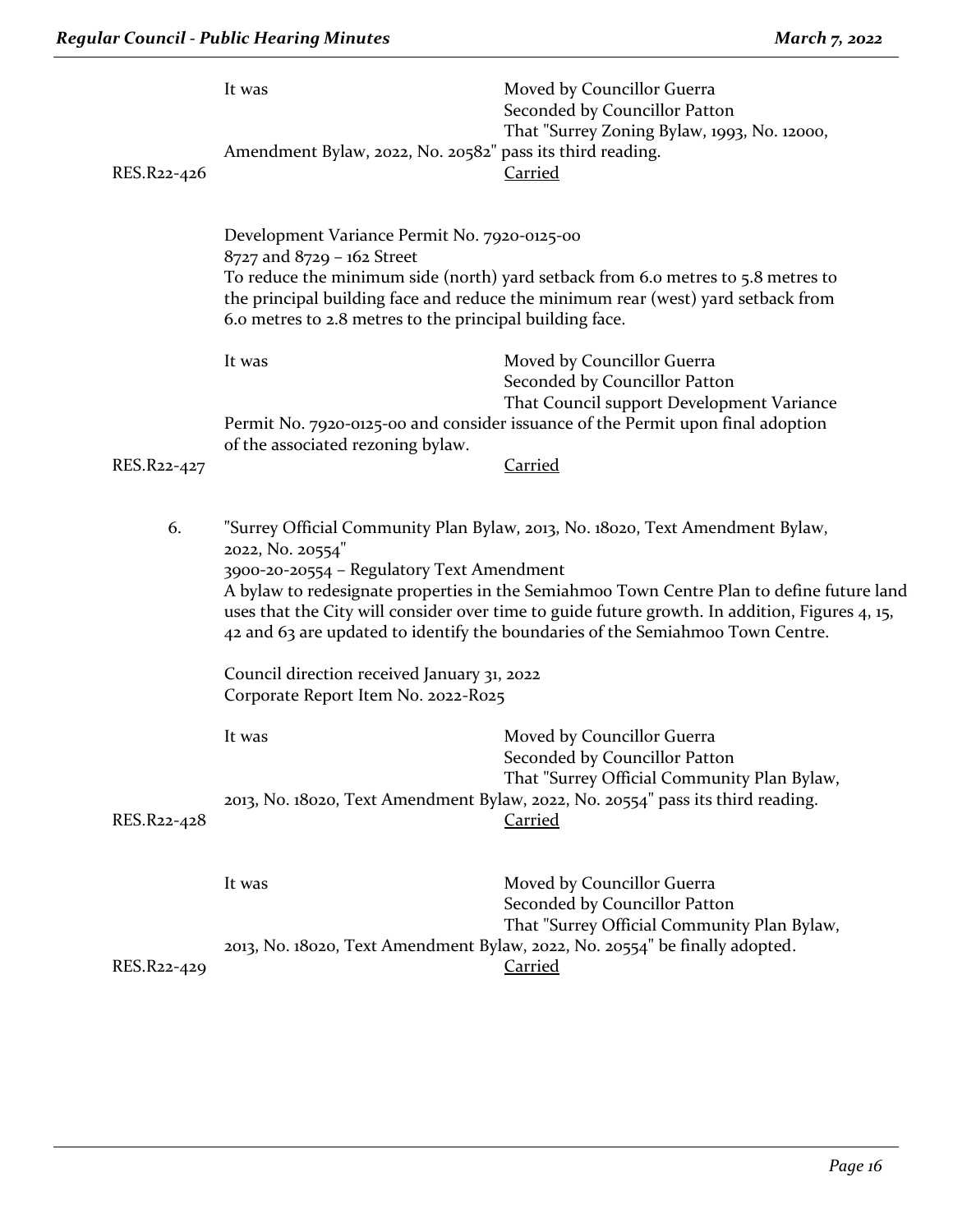|             | "Surrey Zoning Bylaw, 1993, No. 12000, Text Amendment Bylaw, 2022, No. 20555"<br>3900-20-20555 - Regulatory Text Amendment<br>A bylaw to amend Schedule D to update the Semiahmoo Town Centre area map,<br>and to insert a new plan area in Schedule G of the Zoning Bylaw to reflect the<br>community amenity contributions payable in the Semiahmoo Town Centre Plan<br>area, based upon the density bonus concept. |                                                                                                            |
|-------------|-----------------------------------------------------------------------------------------------------------------------------------------------------------------------------------------------------------------------------------------------------------------------------------------------------------------------------------------------------------------------------------------------------------------------|------------------------------------------------------------------------------------------------------------|
|             | Council direction received January 31, 2022<br>Corporate Report Item No. 2022-R025                                                                                                                                                                                                                                                                                                                                    |                                                                                                            |
|             | It was                                                                                                                                                                                                                                                                                                                                                                                                                | Moved by Councillor Guerra<br>Seconded by Councillor Patton<br>That "Surrey Zoning Bylaw, 1993, No. 12000, |
| RES.R22-430 | Text Amendment Bylaw, 2022, No. 20555" pass its third reading.                                                                                                                                                                                                                                                                                                                                                        | <u>Carried</u>                                                                                             |
|             | It was                                                                                                                                                                                                                                                                                                                                                                                                                | Moved by Councillor Guerra<br>Seconded by Councillor Patton<br>That "Surrey Zoning Bylaw, 1993, No. 12000, |
| RES.R22-431 | Text Amendment Bylaw, 2022, No. 20555" be finally adopted.                                                                                                                                                                                                                                                                                                                                                            | Carried                                                                                                    |
|             |                                                                                                                                                                                                                                                                                                                                                                                                                       |                                                                                                            |

# **PERMITS - APPROVAL**

| Development Variance Permit No. 7921-0009-00<br>7.                                                                                                                                                                                                                                                                                                                                                                              |                                        |
|---------------------------------------------------------------------------------------------------------------------------------------------------------------------------------------------------------------------------------------------------------------------------------------------------------------------------------------------------------------------------------------------------------------------------------|----------------------------------------|
| 6798 - 128A Street                                                                                                                                                                                                                                                                                                                                                                                                              |                                        |
|                                                                                                                                                                                                                                                                                                                                                                                                                                 |                                        |
| Agent: MVA Construction Ltd. (Vivesh Kochher)                                                                                                                                                                                                                                                                                                                                                                                   |                                        |
| The applicant is requesting a variance to reduce the minimum front yard setback<br>of the principle building from 7.5 metres to 3.9 metres and to 2.5 metres for the<br>minimum rear yard setback. In addition, the proposal includes a reduction to the<br>minimum side yard flanking setback of the principle building from 3.6 metres to<br>1.6 metres, in order to permit the construction of a new single family dwelling. |                                        |
|                                                                                                                                                                                                                                                                                                                                                                                                                                 |                                        |
| It was                                                                                                                                                                                                                                                                                                                                                                                                                          | Moved by Councillor Guerra             |
|                                                                                                                                                                                                                                                                                                                                                                                                                                 | Seconded by Councillor Patton          |
|                                                                                                                                                                                                                                                                                                                                                                                                                                 | That Council authorize the issuance of |
| Development Variance Permit No. 7921-0009-00.                                                                                                                                                                                                                                                                                                                                                                                   |                                        |
| Carried                                                                                                                                                                                                                                                                                                                                                                                                                         |                                        |
|                                                                                                                                                                                                                                                                                                                                                                                                                                 | Owners: J. Dhillon, R. Dhillon         |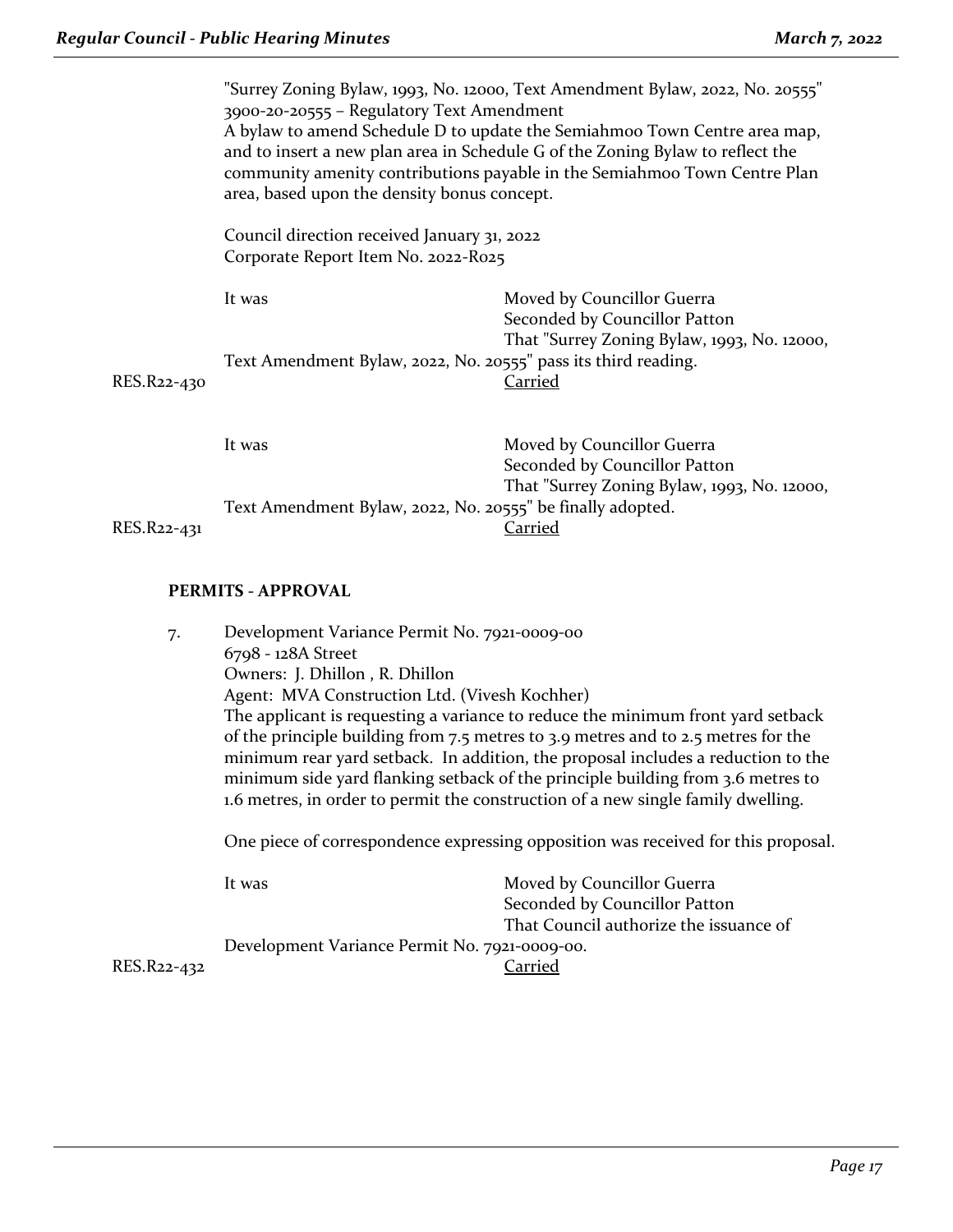8. Development Variance Permit No. 7921-0217-00 9936 ‐ 119A Street Owners: C. Gakhal, M. Gakhal, S. Gakhal Agent: Weaver Technical (Arin Yeomans‐Routledge) The applicant is requesting a variance to reduce the minimum setback distance from the top of bank for a Class A natural stream from 15 metres to 12.29 metres, in order to construct a new single-family dwelling.

One piece of correspondence expressing opposition was received for this proposal.

|                                               | It was | Moved by Councillor Guerra             |
|-----------------------------------------------|--------|----------------------------------------|
|                                               |        | Seconded by Councillor Patton          |
|                                               |        | That Council authorize the issuance of |
| Development Variance Permit No. 7921-0217-00. |        |                                        |
| RES.R22-433                                   |        | Carried                                |
|                                               |        |                                        |

### **PERMITS - SUPPORT**

9. Development Variance Permit No. 7921-0215-00 13890 - 92 Avenue Owner: R. Batth Agent: K. Singh The applicant is requesting the following variances to reduce the minimum front (north) yard setback from 7.5 metres to 6.1 metres to the foundation of the front deck; reduce the minimum front (north) yard setback from 7.5 metres to 6.2 metres to the principal building face; reduce the minimum rear (south) yard setback from 7.5 metres to 6.1 metres to the principal building face; reduce the minimum (west) side yard setback from 1.8 metres to 1.5 metres to the principal building face; and reduce the minimum (east) side yard on flanking street setback from 3.6 metres to 3.4 metres to the principal building face. These variances will allow the applicant to construct a single family dwelling facing towards 92 Avenue, consistent with existing houses along this section of 92 Avenue.

One piece of correspondence expressing opposition was received for this proposal.

|             | It was                    | Moved by Councillor Guerra                                                       |
|-------------|---------------------------|----------------------------------------------------------------------------------|
|             |                           | Seconded by Councillor Patton                                                    |
|             |                           | That Council support Development Variance                                        |
|             |                           | Permit No. 7921-0215-00 and consider issuance of the Permit once all outstanding |
|             | conditions have been met. |                                                                                  |
| RES.R22-434 |                           | Carried                                                                          |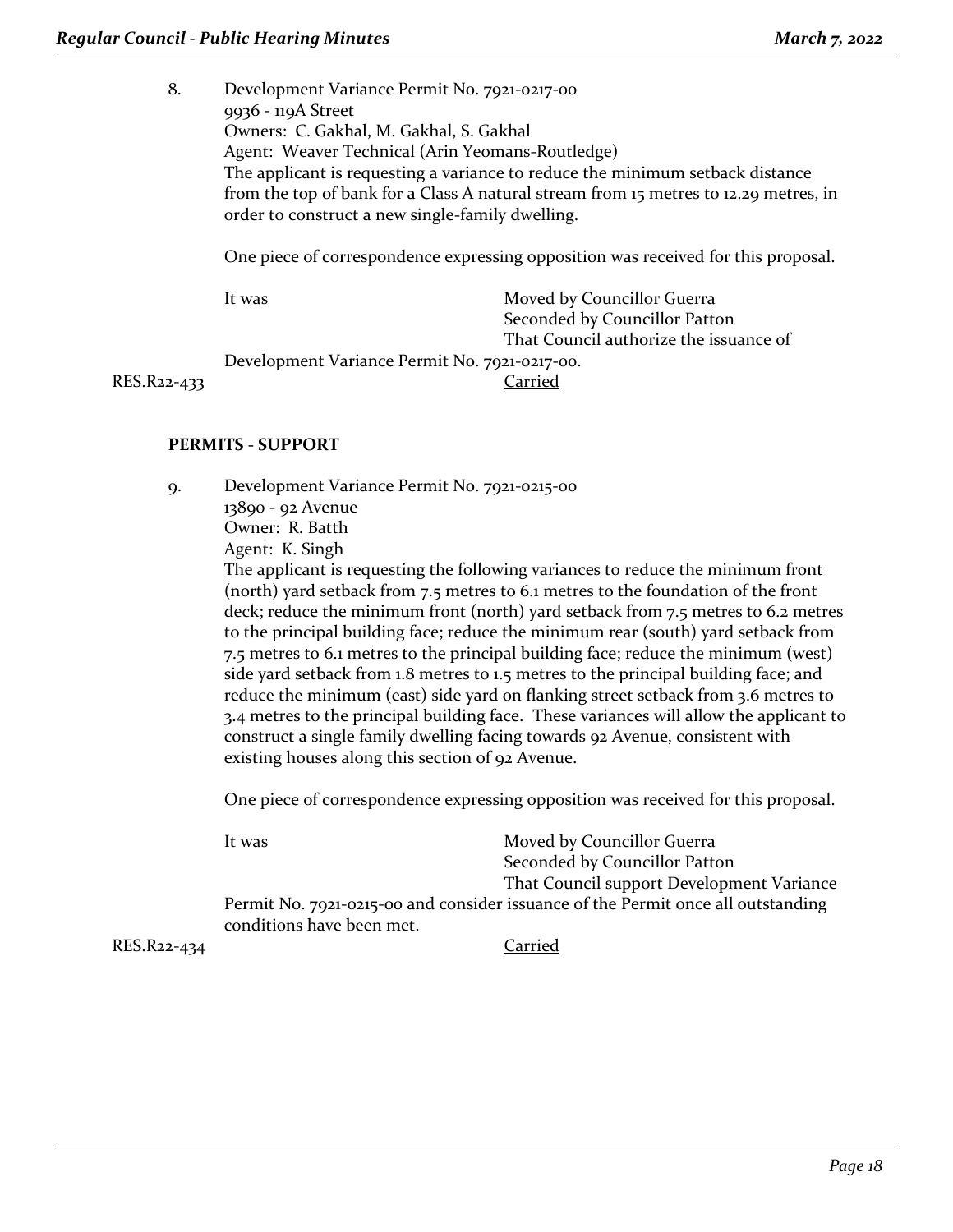10. Development Variance Permit No. 7921-0173-00 11598 - 132A Street Owner: CDT Holdings Ltd. Agent: CTA Design Group (John Kristianson) The applicant is requesting a variance to reduce the minimum front (west) yard setback from 7.5 metres to 5.5 metres to the principal building face and to reduce the required number of parking spaces from 14 spaces to 12 spaces, in order to expand a forest product storage facility.

One piece of correspondence expressing support was received for this proposal.

It was Moved by Councillor Guerra Seconded by Councillor Patton That Council support Development Variance Permit No. 7921-0173-00, and consider issuance of the Permit upon final approval of the associated Development Permit.

RES.R22-435 Carried

### **FINAL ADOPTIONS**

11. "Surrey Subdivision and Development Bylaw, 1986, No. 8830, Text Amendment Bylaw, 2022, No. 20553" 3900-20-20553 – Regulatory Text Amendment A bylaw to amend the Surrey road classification, and major road allowance maps to align transportation principles found in the Surrey Transportation Plan with the proposed Semiahmoo Town Centre Plan.

Council direction received January 31, 2022 Corporate Report Item No. 2022-R025

Earlier in the meeting, Council approved Bylaw No. 20554 and 20555. Bylaw No. 20553 is therefore in order for consideration.

| It was   | Moved by Councillor Guerra                                               |  |
|----------|--------------------------------------------------------------------------|--|
|          | Seconded by Councillor Patton                                            |  |
|          | That "Surrey Subdivision and Development"                                |  |
|          | Bylaw, 1986, No. 8830, Text Amendment Bylaw, 2022, No. 20553" be finally |  |
| adopted. |                                                                          |  |
|          |                                                                          |  |

### RES.R22-436 Carried

12. "Surrey Official Community Plan Bylaw, 2013, No. 18020, Text Amendment Bylaw, 2021, No. 20393" 3900-20-20393 – Regulatory Text Amendment This bylaw includes amendments to Figures 3, 4, 17, 42, 43, 51 and 63 of the Official Community Plan to align with the revised Stage 1 Land Use Plan for South Campbell Heights.

Council direction received July 12, 2021 Corporate Report Item No. 2021-R147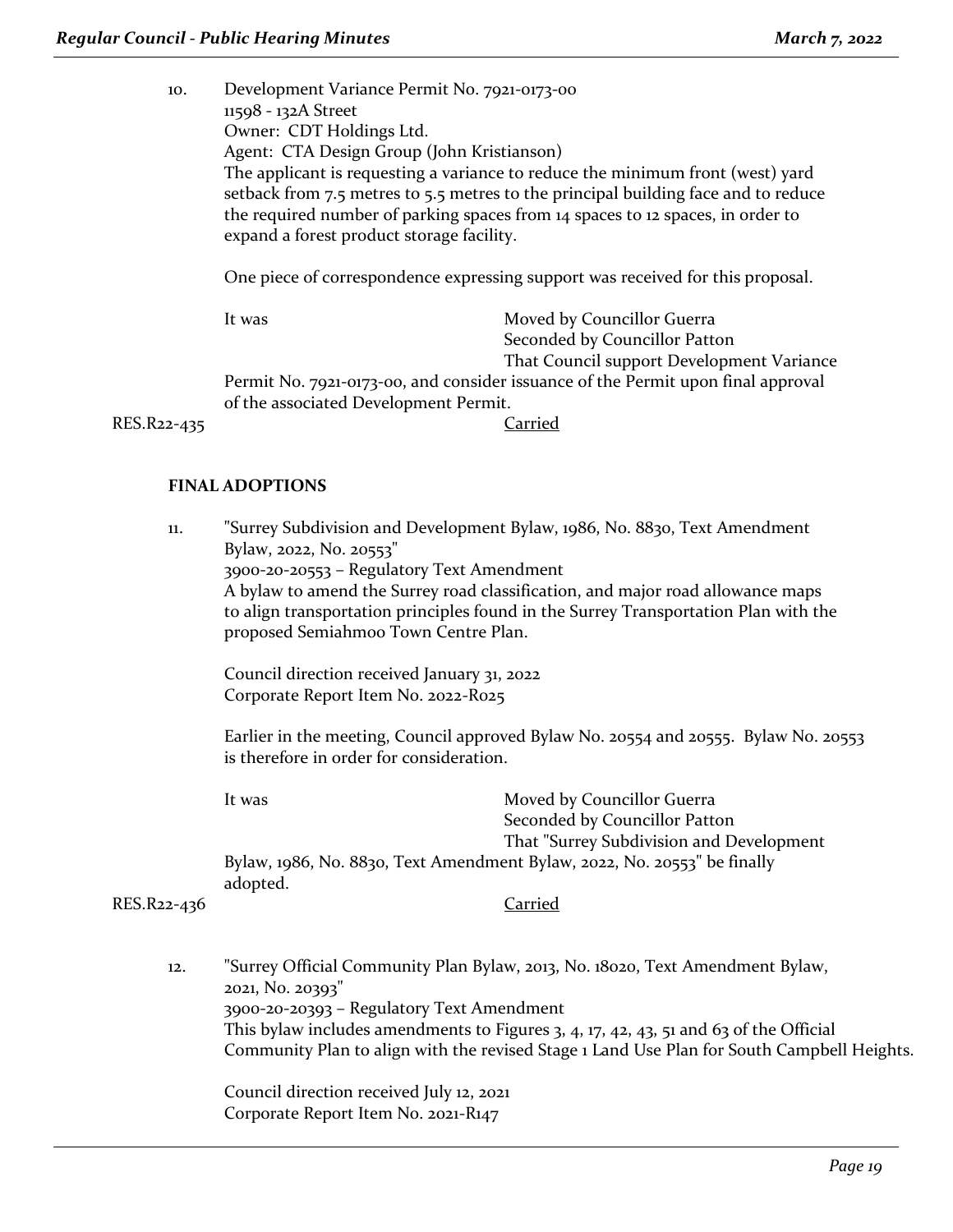| RES.R22-437 | It was                                                                               | Moved by Councillor Guerra<br>Seconded by Councillor Patton<br>That "Surrey Official Community Plan Bylaw,<br>2013, No. 18020, Text Amendment Bylaw, 2021, No. 20393" be finally adopted.<br>Carried<br>With Councillors Annis, Hundial and Locke<br>opposed. |
|-------------|--------------------------------------------------------------------------------------|---------------------------------------------------------------------------------------------------------------------------------------------------------------------------------------------------------------------------------------------------------------|
|             | <b>INTRODUCTIONS</b>                                                                 |                                                                                                                                                                                                                                                               |
| 13.         | to 15719 - 16 Avenue and 1634 - 157 Street, Bylaw, 2022, No. 20575"<br>$\mathcal{L}$ | "Surrey Close and Remove the Dedication of Highway of Portion of Road Adjacent                                                                                                                                                                                |

3900-20-20575 - Council Initiative A bylaw to remove the dedication of a 402.1 square metre portion of unopened road allowance to facilitate consolidation with the adjacent land under Development Application No. 7919-0183-00. In accordance with the Community Charter, SBC 2003, c.26, as amended, approval of the disposition of the lane will be considered by City Council at a later date.

Council direction received January 17, 2022 Corporate Report Item No. 2022-R006

| RES.R22-438                                       | It was<br>Bylaw, 2022, No. 20575" pass its first reading. | Moved by Councillor Guerra<br>Seconded by Councillor Patton<br>That "Surrey Close and Remove the Dedication<br>of Highway of Portion of Road Adjacent to 15719 - 16 Avenue and 1634 - 157 Street,<br><u>Carried</u> |
|---------------------------------------------------|-----------------------------------------------------------|---------------------------------------------------------------------------------------------------------------------------------------------------------------------------------------------------------------------|
| The said Bylaw was then read for the second time. |                                                           |                                                                                                                                                                                                                     |
|                                                   | It was                                                    | Moved by Councillor Guerra<br>Seconded by Councillor Patton<br>That "Surrey Close and Remove the Dedication                                                                                                         |
| RES.R22-439                                       | Bylaw, 2022, No. 20575" pass its second reading.          | of Highway of Portion of Road Adjacent to 15719 - 16 Avenue and 1634 - 157 Street,<br>Carried                                                                                                                       |
|                                                   | The said Bylaw was then read for the third time.          |                                                                                                                                                                                                                     |
|                                                   | It was                                                    | Moved by Councillor Guerra<br>Seconded by Councillor Patton<br>That "Surrey Close and Remove the Dedication                                                                                                         |
| RES.R22-440                                       | Bylaw, 2022, No. 20575" pass its third reading.           | of Highway of Portion of Road Adjacent to 15719 - 16 Avenue and 1634 - 157 Street,<br>Carried                                                                                                                       |
|                                                   |                                                           |                                                                                                                                                                                                                     |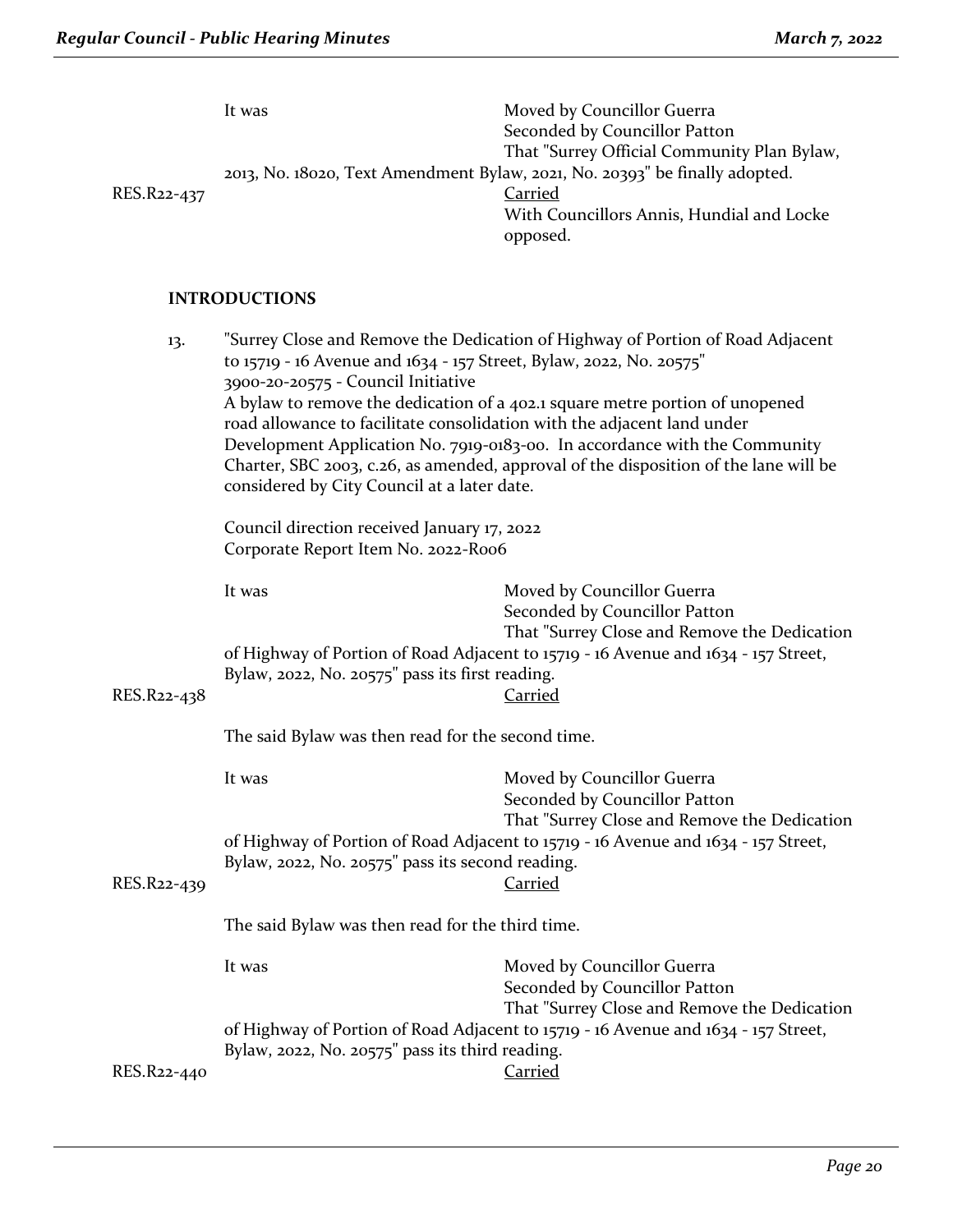| 14.         | "Surrey Close and Remove the Dedication of Highway of Portion of Lane Adjacent<br>to 10458, 10476, 10490 and 10508 - 138A Street and 10463, 10469, 10477, 10495 and<br>10505 - 139 Street, Bylaw, 2022, No. 20576"<br>3900-20-20576 - Council Initiative<br>A bylaw to remove the dedication of a 658.9 square metre portion of unopened<br>lane allowance to facilitate consolidation with the adjacent land under<br>Development Application No. 7919-0091-00. In accordance with the Community<br>Charter, SBC 2003, c.26, as amended, approval of the disposition of the lane will be<br>considered by City Council at a later date. |                                                                                                                                                                                                                                                   |  |
|-------------|------------------------------------------------------------------------------------------------------------------------------------------------------------------------------------------------------------------------------------------------------------------------------------------------------------------------------------------------------------------------------------------------------------------------------------------------------------------------------------------------------------------------------------------------------------------------------------------------------------------------------------------|---------------------------------------------------------------------------------------------------------------------------------------------------------------------------------------------------------------------------------------------------|--|
|             | 658.6 square metres to 658.9 square metres.                                                                                                                                                                                                                                                                                                                                                                                                                                                                                                                                                                                              | <b>Note:</b> Council is advised that the area of lane to be closed, as approved under<br>Corporate Report No. 2022-R020, was based on a preliminary survey. The<br>final survey indicates an increase in the total area of lane to be closed from |  |
|             | Council direction received January 31, 2022<br>Corporate Report Item No. 2022-Ro20                                                                                                                                                                                                                                                                                                                                                                                                                                                                                                                                                       |                                                                                                                                                                                                                                                   |  |
|             | It was                                                                                                                                                                                                                                                                                                                                                                                                                                                                                                                                                                                                                                   | Moved by Councillor Guerra<br>Seconded by Councillor Patton<br>That "Surrey Close and Remove the<br>Dedication of Highway of Portion of Lane Adjacent to 10458, 10476, 10490 and                                                                  |  |
| RES.R22-441 | 10508 - 138A Street and 10463, 10469, 10477, 10495 and 10505 - 139 Street, Bylaw,<br>2022, No. 20576" pass its first reading.<br>Carried                                                                                                                                                                                                                                                                                                                                                                                                                                                                                                 |                                                                                                                                                                                                                                                   |  |
|             | The said Bylaw was then read for the second time.                                                                                                                                                                                                                                                                                                                                                                                                                                                                                                                                                                                        |                                                                                                                                                                                                                                                   |  |
|             | It was                                                                                                                                                                                                                                                                                                                                                                                                                                                                                                                                                                                                                                   | Moved by Councillor Guerra<br>Seconded by Councillor Patton<br>That "Surrey Close and Remove the                                                                                                                                                  |  |
| RES.R22-442 | Dedication of Highway of Portion of Lane Adjacent to 10458, 10476, 10490 and<br>10508 - 138A Street and 10463, 10469, 10477, 10495 and 10505 - 139 Street, Bylaw,<br>2022, No. 20576" pass its second reading.<br><b>Carried</b>                                                                                                                                                                                                                                                                                                                                                                                                         |                                                                                                                                                                                                                                                   |  |
|             | The said Bylaw was then read for the third time.                                                                                                                                                                                                                                                                                                                                                                                                                                                                                                                                                                                         |                                                                                                                                                                                                                                                   |  |
|             | It was                                                                                                                                                                                                                                                                                                                                                                                                                                                                                                                                                                                                                                   | Moved by Councillor Guerra<br>Seconded by Councillor Patton<br>That "Surrey Close and Remove the                                                                                                                                                  |  |
|             | Dedication of Highway of Portion of Lane Adjacent to 10458, 10476, 10490 and<br>10508 - 138A Street and 10463, 10469, 10477, 10495 and 10505 - 139 Street, Bylaw,<br>2022, No. 20576" pass its third reading.                                                                                                                                                                                                                                                                                                                                                                                                                            |                                                                                                                                                                                                                                                   |  |
| RES.R22-443 |                                                                                                                                                                                                                                                                                                                                                                                                                                                                                                                                                                                                                                          | Carried                                                                                                                                                                                                                                           |  |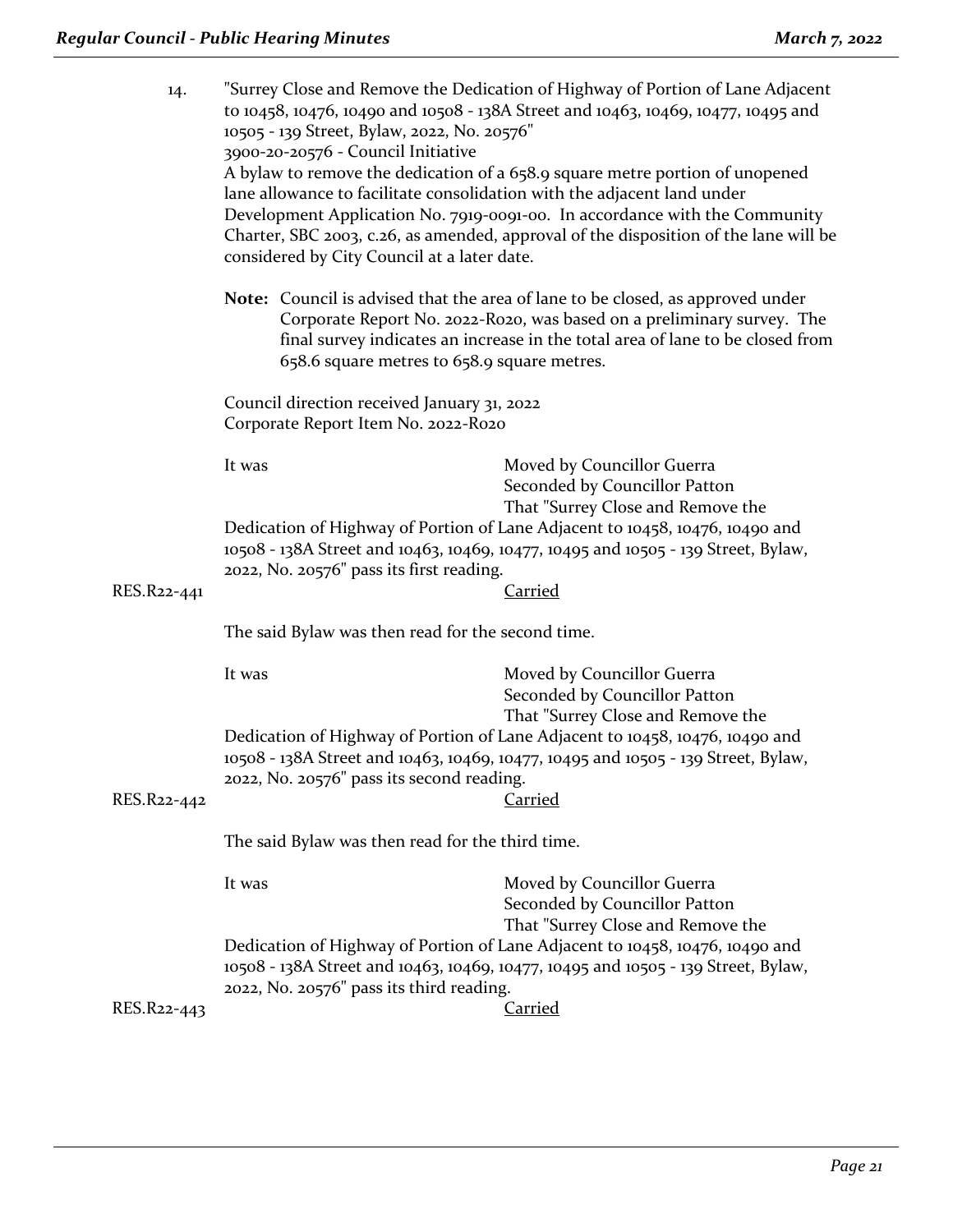| 15.         | "Drinking Water Conservation Plan Bylaw, 2004, No. 15454, Amendment Bylaw,<br>2022, No. 20585"                                                                                                                                                                                                                                                     |                                                                                                       |
|-------------|----------------------------------------------------------------------------------------------------------------------------------------------------------------------------------------------------------------------------------------------------------------------------------------------------------------------------------------------------|-------------------------------------------------------------------------------------------------------|
|             | 3900-20-20585 - Regulatory Text Amendment<br>A housekeeping bylaw that aligns with recent changes to the Metro Vancouver<br>drinking water conservation plan to ensure a consistent regional approach to<br>managing water resources.                                                                                                              |                                                                                                       |
|             | Earlier in the meeting, Council approved the recommendations of Corporate<br>Report Item No. Ro42. Bylaw No. 20585 is therefore in order for consideration.                                                                                                                                                                                        |                                                                                                       |
|             | It was                                                                                                                                                                                                                                                                                                                                             | Moved by Councillor Guerra<br>Seconded by Councillor Patton<br>That "Drinking Water Conservation Plan |
| RES.R22-444 |                                                                                                                                                                                                                                                                                                                                                    | Bylaw, 2004, No. 15454, Amendment Bylaw, 2022, No. 20585" pass its first reading.<br>Carried          |
|             | The said Bylaw was then read for the second time.                                                                                                                                                                                                                                                                                                  |                                                                                                       |
|             | It was                                                                                                                                                                                                                                                                                                                                             | Moved by Councillor Guerra<br>Seconded by Councillor Patton<br>That "Drinking Water Conservation Plan |
|             | Bylaw, 2004, No. 15454, Amendment Bylaw, 2022, No. 20585" pass its second<br>reading.                                                                                                                                                                                                                                                              |                                                                                                       |
| RES.R22-445 |                                                                                                                                                                                                                                                                                                                                                    | <b>Carried</b>                                                                                        |
|             | The said Bylaw was then read for the third time.                                                                                                                                                                                                                                                                                                   |                                                                                                       |
|             | It was                                                                                                                                                                                                                                                                                                                                             | Moved by Councillor Guerra<br>Seconded by Councillor Patton<br>That "Drinking Water Conservation Plan |
| RES.R22-446 |                                                                                                                                                                                                                                                                                                                                                    | Bylaw, 2004, No. 15454, Amendment Bylaw, 2022, No. 20585" pass its third reading.<br><b>Carried</b>   |
| 16.         | "Surrey Zoning Bylaw, 1993, No. 12000, Text Amendment Bylaw, 2022, No. 20564"<br>3900-20-20564 - Regulatory Text Amendment<br>A bylaw to expand the Fleetwood Plan Area and to amend the amenity<br>contributions for the Fleetwood Plan Area in accordance with the Stage 1 Plan and<br>interim Fleetwood Plan Development Expectations Strategy. |                                                                                                       |
|             | Earlier in the meeting, Council approved the recommendations of Corporate<br>Report Item No. Ro49. Bylaw No. 20564 is therefore in order for consideration.                                                                                                                                                                                        |                                                                                                       |
|             | It was                                                                                                                                                                                                                                                                                                                                             | Moved by Councillor Guerra<br>Seconded by Councillor Patton                                           |
| RES.R22-447 | Text Amendment Bylaw, 2022, No. 20564" pass its first reading.                                                                                                                                                                                                                                                                                     | That "Surrey Zoning Bylaw, 1993, No. 12000,<br><b>Carried</b>                                         |

The said Bylaw was then read for the second time.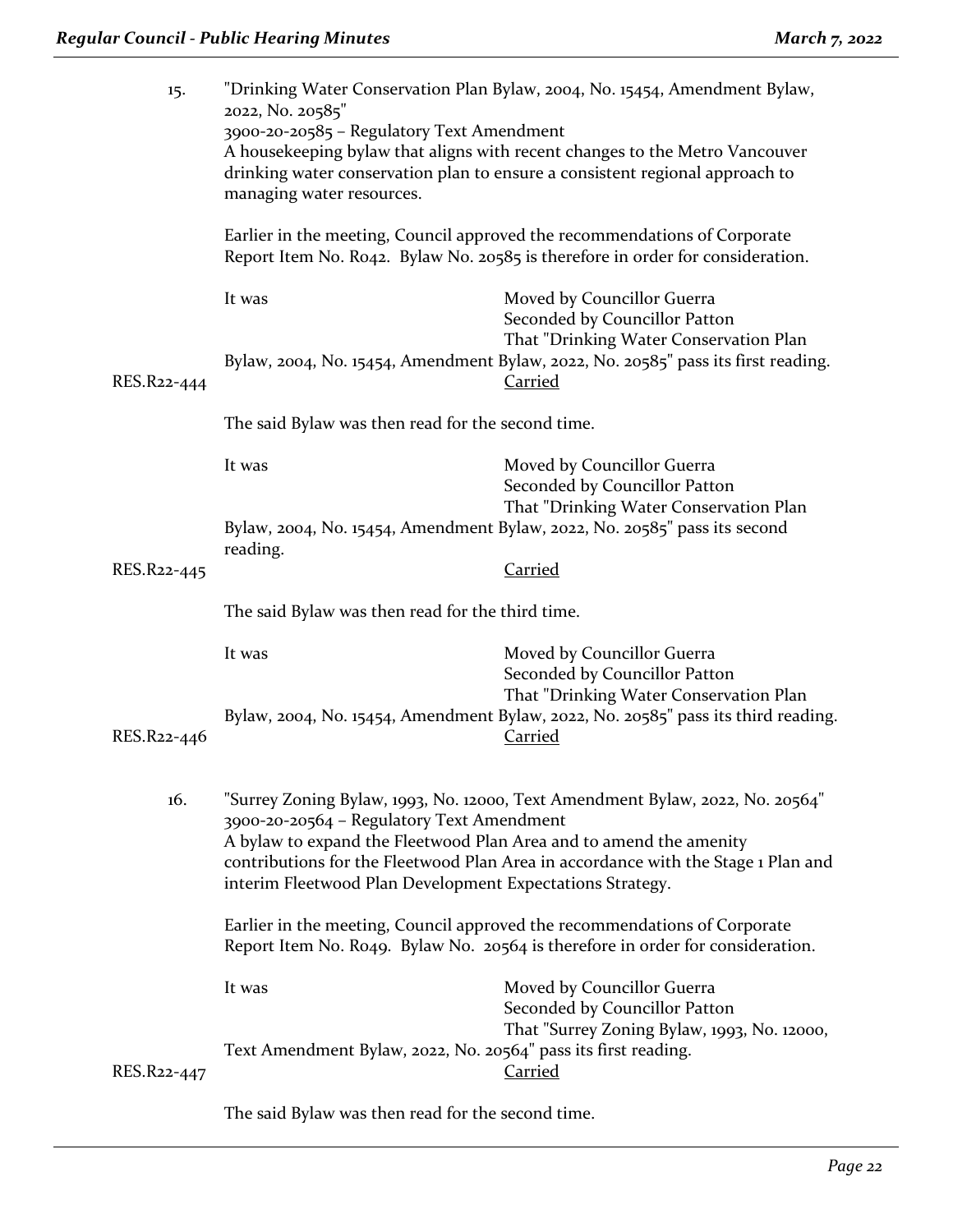| RES.R22-448 | It was<br>Text Amendment Bylaw, 2022, No. 20564" pass its second reading.                                                                                                                                                                                                                                                   | Moved by Councillor Guerra<br>Seconded by Councillor Patton<br>That "Surrey Zoning Bylaw, 1993, No. 12000,<br>Carried |
|-------------|-----------------------------------------------------------------------------------------------------------------------------------------------------------------------------------------------------------------------------------------------------------------------------------------------------------------------------|-----------------------------------------------------------------------------------------------------------------------|
|             | It was then                                                                                                                                                                                                                                                                                                                 | Moved by Councillor Guerra<br>Seconded by Councillor Patton<br>That the Public Hearing on "Surrey Zoning              |
| RES.R22-449 | Hall on Monday, March 28, 2022, at 7:00 p.m.                                                                                                                                                                                                                                                                                | Bylaw, 1993, No. 12000, Text Amendment Bylaw, 2022, No. 20564" be held at City<br><b>Carried</b>                      |
| 17.         | "Surrey Zoning Bylaw, 1993, No. 12000, Text Amendment Bylaw, 2022, No. 20583"<br>3900-20-20583 - Regulatory Text Amendment<br>A bylaw to implement interim Secondary Plan Community Amenity Contribution<br>rates in accordance with the approved Stage 1 Plan for the Guildford Town<br>Centre - 104 Avenue Corridor Plan. |                                                                                                                       |
|             | Earlier in the meeting, Council approved the recommendations of Corporate<br>Report Item No. Ro48. Bylaw No. 20583 is therefore in order for consideration.                                                                                                                                                                 |                                                                                                                       |
|             | It was                                                                                                                                                                                                                                                                                                                      | Moved by Councillor Guerra<br>Seconded by Councillor Patton<br>That "Surrey Zoning Bylaw, 1993, No. 12000,            |
| RES.R22-450 | Text Amendment Bylaw, 2022, No. 20583" pass its first reading.                                                                                                                                                                                                                                                              | <b>Carried</b>                                                                                                        |
|             | The said Bylaw was then read for the second time.                                                                                                                                                                                                                                                                           |                                                                                                                       |
|             | It was                                                                                                                                                                                                                                                                                                                      | Moved by Councillor Guerra<br>Seconded by Councillor Patton<br>That "Surrey Zoning Bylaw, 1993, No. 12000,            |
| RES.R22-451 | Text Amendment Bylaw, 2022, No. 20583" pass its second reading.                                                                                                                                                                                                                                                             | <b>Carried</b>                                                                                                        |
|             | It was then                                                                                                                                                                                                                                                                                                                 | Moved by Councillor Guerra<br>Seconded by Councillor Patton<br>That the Public Hearing on "Surrey Zoning              |
|             | Bylaw, 1993, No. 12000, Text Amendment Bylaw, 2022, No. 20583" be held at City<br>Hall on Monday, March 28, 2022, at 7:00 p.m.                                                                                                                                                                                              |                                                                                                                       |
| RES.R22-452 |                                                                                                                                                                                                                                                                                                                             | <b>Carried</b>                                                                                                        |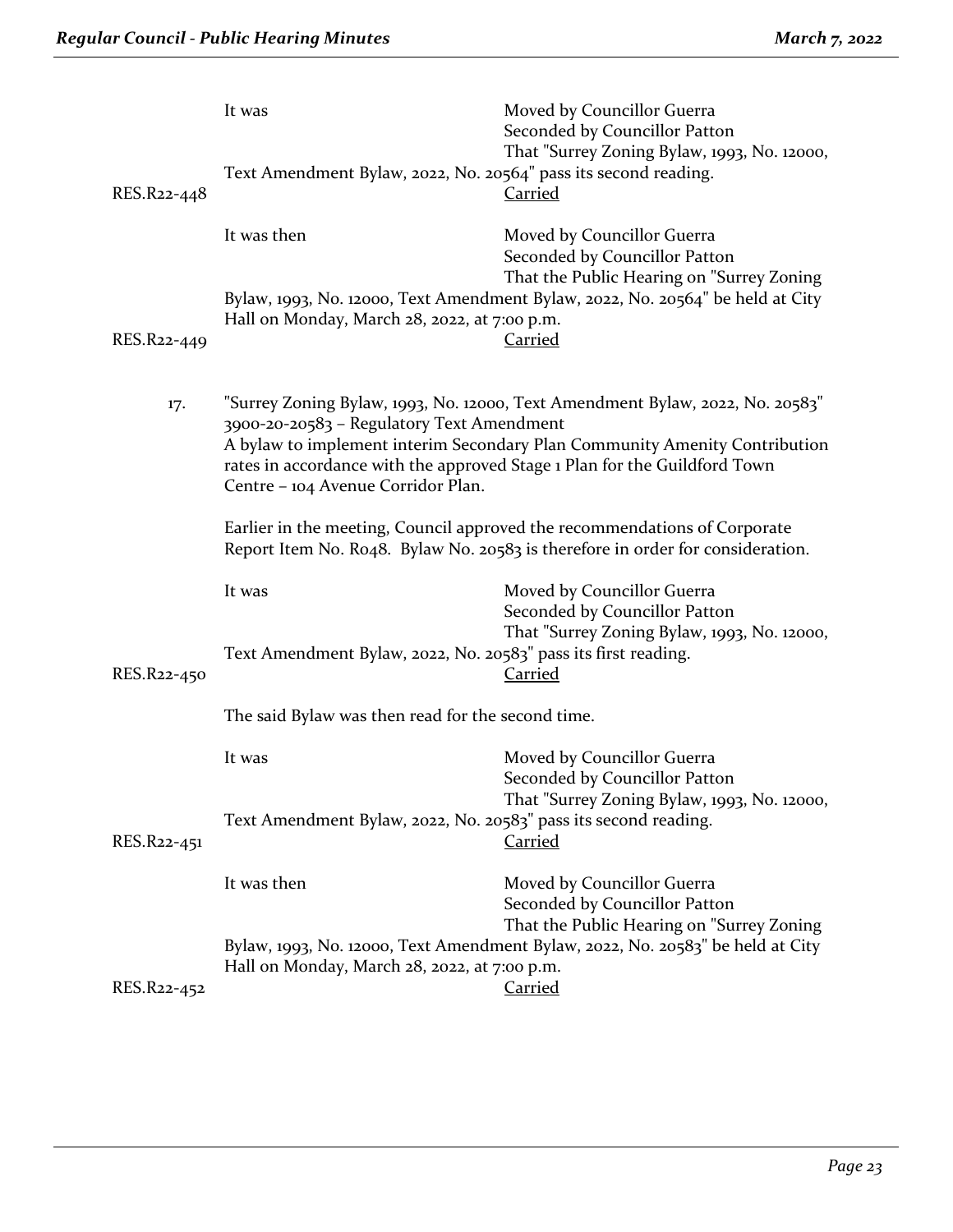| "Surrey Zoning Bylaw, 1993, No. 12000, Text Amendment Bylaw, 2022, No. 20584"<br>3900-20-20584 - Regulatory Text Amendment<br>A bylaw to update the Secondary Plan and Infill Area Community Amenity<br>Contribution rates by an overall 3%, calculated using the average annual<br>Vancouver Consumer Price Index for inflation, and to remove the phasing<br>schedule for Capital Projects Community Amenity Contribution provisions which<br>lapsed on January 1, 2022. |                                                                                                                                                                                   |
|----------------------------------------------------------------------------------------------------------------------------------------------------------------------------------------------------------------------------------------------------------------------------------------------------------------------------------------------------------------------------------------------------------------------------------------------------------------------------|-----------------------------------------------------------------------------------------------------------------------------------------------------------------------------------|
| Earlier in the meeting, Council approved the recommendations of Corporate<br>Report Item No. Ro48. Bylaw No. 20584 is therefore in order for consideration.                                                                                                                                                                                                                                                                                                                |                                                                                                                                                                                   |
| It was                                                                                                                                                                                                                                                                                                                                                                                                                                                                     | Moved by Councillor Guerra<br>Seconded by Councillor Patton<br>That "Surrey Zoning Bylaw, 1993, No. 12000,                                                                        |
|                                                                                                                                                                                                                                                                                                                                                                                                                                                                            | <b>Carried</b>                                                                                                                                                                    |
| The said Bylaw was then read for the second time.                                                                                                                                                                                                                                                                                                                                                                                                                          |                                                                                                                                                                                   |
| It was                                                                                                                                                                                                                                                                                                                                                                                                                                                                     | Moved by Councillor Guerra<br>Seconded by Councillor Patton                                                                                                                       |
|                                                                                                                                                                                                                                                                                                                                                                                                                                                                            | That "Surrey Zoning Bylaw, 1993, No. 12000,<br><b>Carried</b>                                                                                                                     |
| It was then                                                                                                                                                                                                                                                                                                                                                                                                                                                                | Moved by Councillor Guerra<br>Seconded by Councillor Patton<br>That the Public Hearing on "Surrey Zoning                                                                          |
|                                                                                                                                                                                                                                                                                                                                                                                                                                                                            | Bylaw, 1993, No. 12000, Text Amendment Bylaw, 2022, No. 20584" be held at City<br>Carried                                                                                         |
|                                                                                                                                                                                                                                                                                                                                                                                                                                                                            | Text Amendment Bylaw, 2022, No. 20584" pass its first reading.<br>Text Amendment Bylaw, 2022, No. 20584" pass its second reading.<br>Hall on Monday, March 28, 2022, at 7:00 p.m. |

# **I. CLERK'S REPORT**

This section had no items to consider.

# **J. NOTICE OF MOTION**

### **1. Position Paper regarding Reform to the** *Police Act* File: 7400-01

At the March 7, 2022, Regular Council – Public Hearing meeting, Councillor Hundial provided the following Notice of Motion:

"That Surrey prepare a position paper to be submitted to the Special Committee of the Legislator to consider reforms to the *Police Act* as an urgent matter, while the Committee is still in full force and before it concludes its work and submits recommendations to the Legislator."